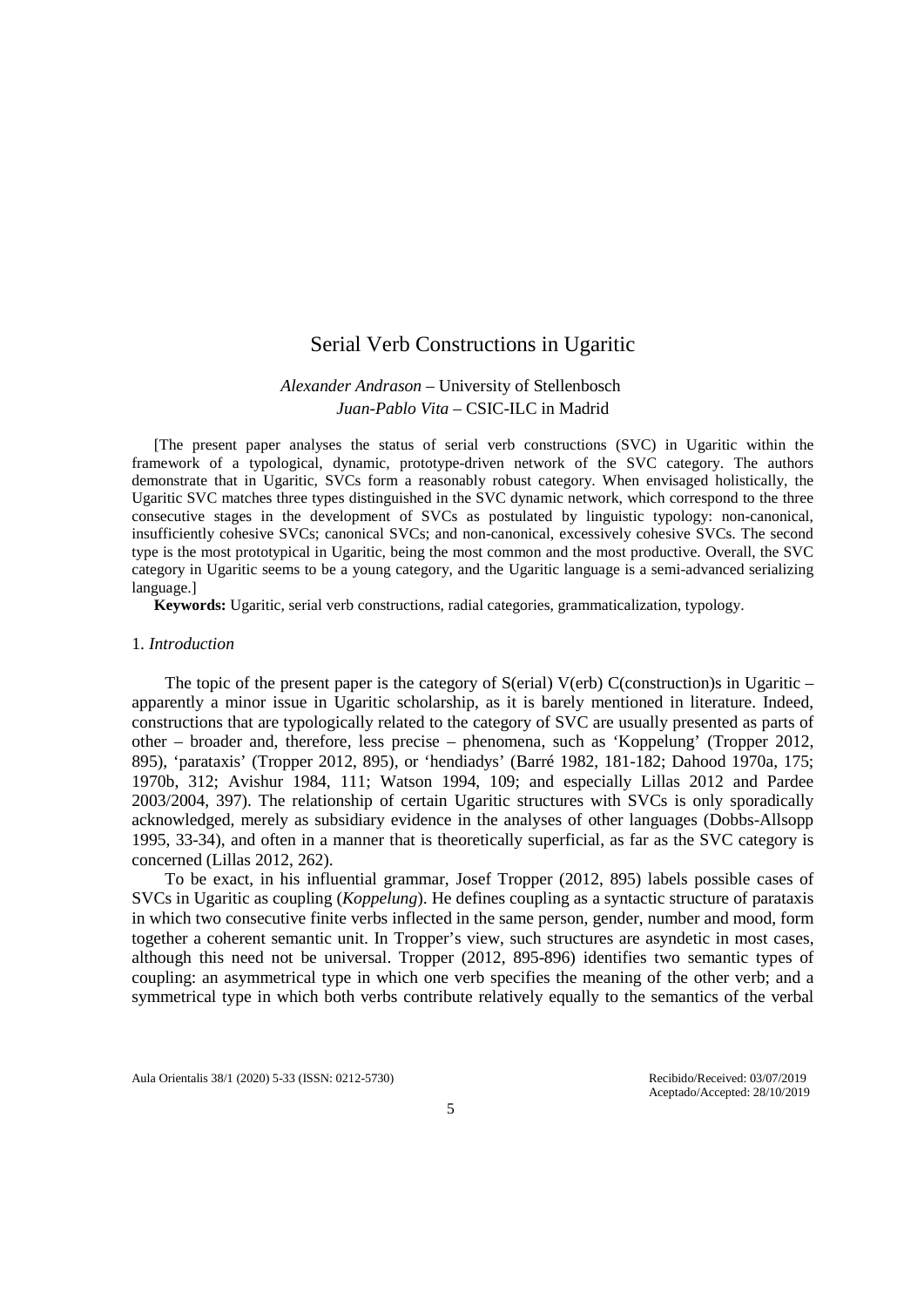complex.<sup>[1](#page-1-0)</sup> According to Pardee (2003/2004, 397), the coupling constructions should not be associated with any particular syntactic structure, such as the parataxis. Rather, they should be viewed as related to a broader class of verbal hendiadys, as discussed by Lambdin (1971, 238-239) for Biblical Hebrew, in which various types of syntactic arrangements are possible: whether syndetic or asyndetic, or whether involving finite or non-finite verbs (e.g. infinitive construct forms; Pardee 2003/2004, 397). In fact, this term (i.e. hendiadys) was used arlier by Watson (2004, 324-335) to refer to certain bi-verbal constructions in Ugaritic. However, Watson's understanding of hendiadys was broader than the hendiadic category postulated by Lambdin (1971). Accoridng to Watsion, hendiadys are expressions in which "one single but complex concept [is encoded by] two separated words", be they nouns, adjectives, or verbs. Crucially, Watson restricts his analysis to Biblical Hebrew, where this recourse is particularly common, mentioning Ugaritic only sporadically (Watson 1994, 109; 2004, 324-325). Drawing on the evidence provided by Watson (2004), Lillas (2012, 132, 163) argues that verbal hendiadys – or two-verb constructions forming a single meaning unit with one verb modifying the other in an adverbial manner – can be found in Ugaritic. As similarly observed with Watson (1994, 2004), Lillas (2012) studies all types of word pairing in Semitic languages – not only verbal but also nominal – and focuses on Biblical Hebrew, paying little attention to Ugaritic. The clearest – albeit indirect – proposal that relates certain biverbal constructions in Ugaritic to the category of SVCs may be attributed to Dobbs-Allsopp (1995). Inferring from his discussion on Biblical Hebrew, an asyndetic type of such constructions would be an example of an SVC, while its syndetic counterpart would belong to the category of pseudo-coordination (in his terminology "fake-*waw*" or hendiadys; *ibid*. 37-40; for asyndetic examples in Ugaritic see *ibid*. 33-34).<sup>[2](#page-1-1)</sup> Again, Dobbs-Allsopp deals with Ugaritic in a brief manner (the main topic of his seminal study being Biblical Hebrew); moreover, his analysis concerns mostly the verb *qwm* and, in particular, its more grammaticalized, ingressive function. This ingressive value of certain verbs in bi-verbal constructions was also observed in Ugaritic, initially by Gordon (1965, 115, 119-120). In the case of the root *qwm*, it constitutes a standard view in contemporary Ugaritic studies (del Olmo Lete and Sanmartín 2015, 612).

While less studied in Ugaritic, SVCs have been analyzed extensively in other old and/or classical Semitic languages: in Akkadian (Kraus 1987; Wasserman 2003; Huehnergard 2005; Kouwenberg 2011; Streck 2014, 135-136), Biblical Hebrew (Lambdin 1971; Dobbs-Allsopp 1995; Isaksson 2009a; 2009b; Chrzanowski 2011; Lillas 2012; Andrason 2019a), (Classical and dialectal) Arabic (Hussein 1990; Isaksson 2008, 252, 257; 2009a; Drozdík 2008; Persson 2009, 269-270; Versteegh 2003-2005; 2009), and – sometimes in a more grammaticalized form – in Aramaic varieties (Nöldeke 1875; 1904; Macúch 1965; Krotkoff 1982; Dobbs-Allsopp 1995, 35-36; Rubin 2005, 130-136; Bar-Asher Siegal 2016, 269-272). This constructional type has also been approached more generally from a comparative Semitic perspective (Edzard 2014). Such comparisons have focused on certain lexical and semantic similarities exhibited by SVCs in the different languages of the family, e.g. the use of similar verbs and the development of comparable meanings in determined types of SVCs (see also Dobbs-Allsopp 1995; Chrzanowski 2011; Lillas 2012).

 <sup>1.</sup> Concerning the distinction between symmetrical and asymmetrical SVCs, see section 2.

<span id="page-1-1"></span><span id="page-1-0"></span><sup>2.</sup> Contrary to Lambdin (1971), for Dobbs-Allsopp (1995, 37-40), the category of hendiadys would not include constructions composed of an auxiliary verb and an infinitive.

Aula Orientalis 38/1 (2020) 5-33 (ISSN: 0212-5730)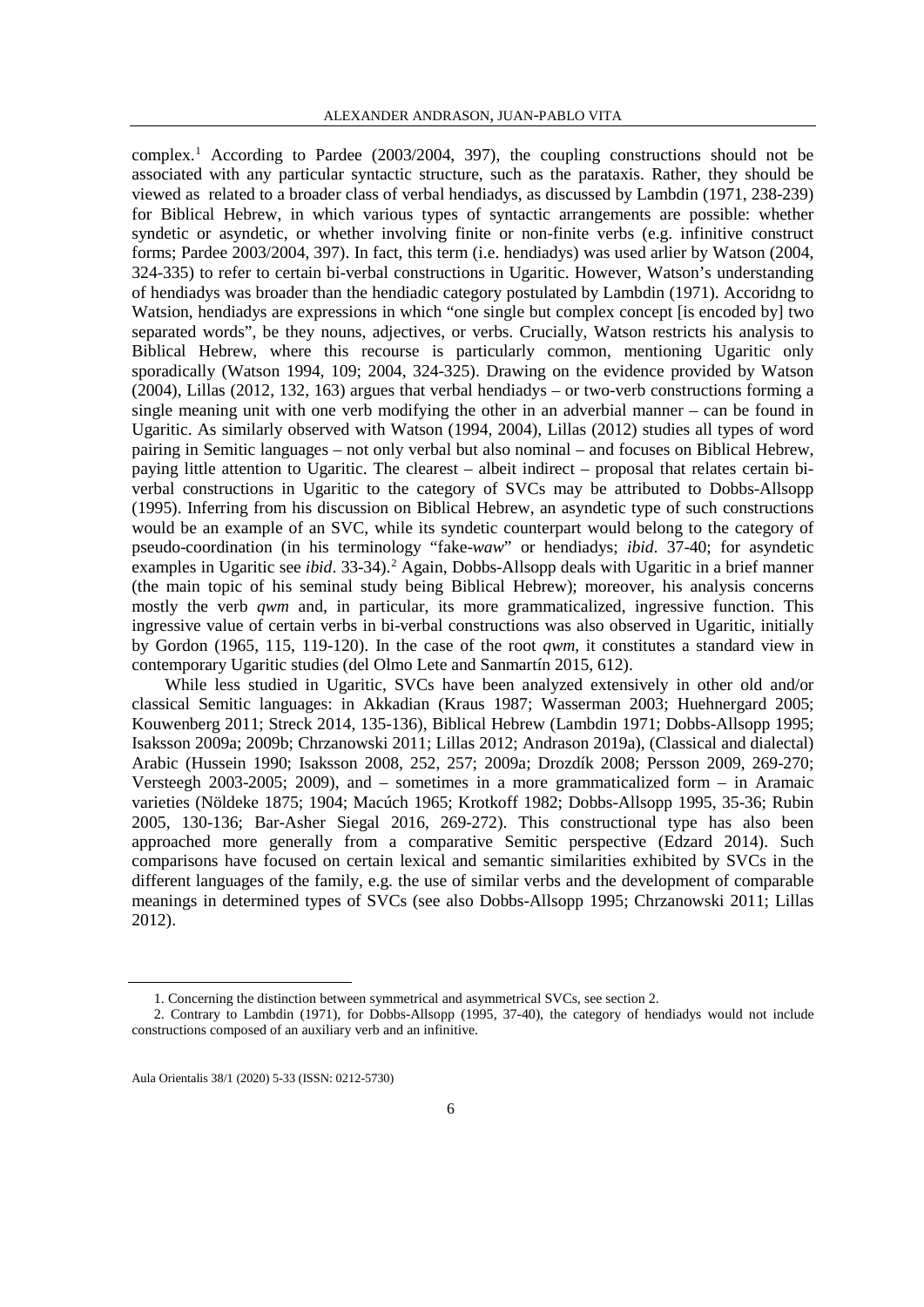Given the commonness of SVCs in related Semitic languages, it is likely that SVCs envisaged as a coherent and distinct category also existed in Ugaritic. Moreover, like elsewhere in Semitic, it should not constitute a marginal and rare phenomenon, as could be inferred from its treatment in the scholarly tradition (cf. Tropper 2012, 895-896) – or, more commonly, the lack thereof (Bordreuil and Pardee 2004; 2009; Sivan 1997; 2001; Huehnergard 2012). The present paper aims to verify this hypothesis by studying possible instances of SVCs in the Ugaritic corpus and determining the degree of their canonicity in comparison with the typological prototype of an SVC (Aikhenvald 2006; Dixon 2006).

In order to achieve its goal, this paper will be structured in the following manner: first, in section 2, we will present our framework – the dynamic typologically-driven approach to the category of SVCs. Next, in section 3, we will introduce empirical evidence presenting possible cases of SVCs in Ugaritic and analyzing their grammatical properties. In section 4, we will evaluate this evidence within the adopted framework: in other words, responding to the research question, we will determine the position of the Ugaritic SVCs in the dynamic map of the SVC category. Additionally, we will show how our research may contribute to the studies on bi-verbal constructions in Ugaritic and Semitic languages, more generally. Lastly, in section 5, we will draw our conclusions and offer new insights for future research.

## 2. *Framework – A Dynamic approach to the SVC Category*

The category of SVC(s) is a complex and inherently dynamic phenomenon. On the one hand, its prototype is defined by various, more specific phonetic, semantic, morphological, and syntactic properties, with which constructions attested across languages (i.e. the instantiations of that prototype) comply to a larger or lesser extent (Aikhenvald 2006; Andrason 2018a). On the other hand, the compliance with the prototype, and thus the exact profile of a given SVC found in a particular language, has a dynamic foundation – the SVC category being a stage in the evolution from multi-verbal analytical constructions to mono-verbal synthetic grams<sup>[3](#page-2-0)</sup> (Aikhenvald 2011; Andrason 2018b).

To begin with, SVCs comprise two sets of properties: properties that demonstrate the construction's non-cohesive behavior (if compared to synthetic verbal grams) and properties that, on the contrary, attest to its cohesiveness (if compared to other analytical verbal expressions).

The non-cohesive traits involve the following: bi-verbiness, i.e. the presence of two verbs (V)  $-V_1$  and  $V_2$ ; their inflectional marking as finite categories; and a possible use as main lexical verbs outside SVCs. The first property differentiates SVCs from synthetic grams which consist of one verbal form inflected in categories available in a given language; the second property distinguishes SVCs from complex predicates, in which the main verb appears in a nominal, adjectival, or adverbial form, such as the infinitive, participle, or gerund; the third property sets SVCs apart from structures built around highly grammaticalized auxiliaries or finite markers that are found in complex predicates and auxiliary structures (Aikhenvald 2006; Dixon 2006; Andrason 2018b; 2019a).

The cohesive facet surfaces through the following properties: the two verbs are not marked for clause combining, be it syntactic dependency (e.g. subordination, complementizers, consecutivization, and relativization) or coordination; the entire sequence is characterized by

 <sup>3.</sup> The term 'gram' is used as a synonym of any grammatical construction or form (e.g. a tense, an aspect, or a mood).

<span id="page-2-0"></span>Aula Orientalis 38/1 (2020) 5-33 (ISSN: 0212-5730)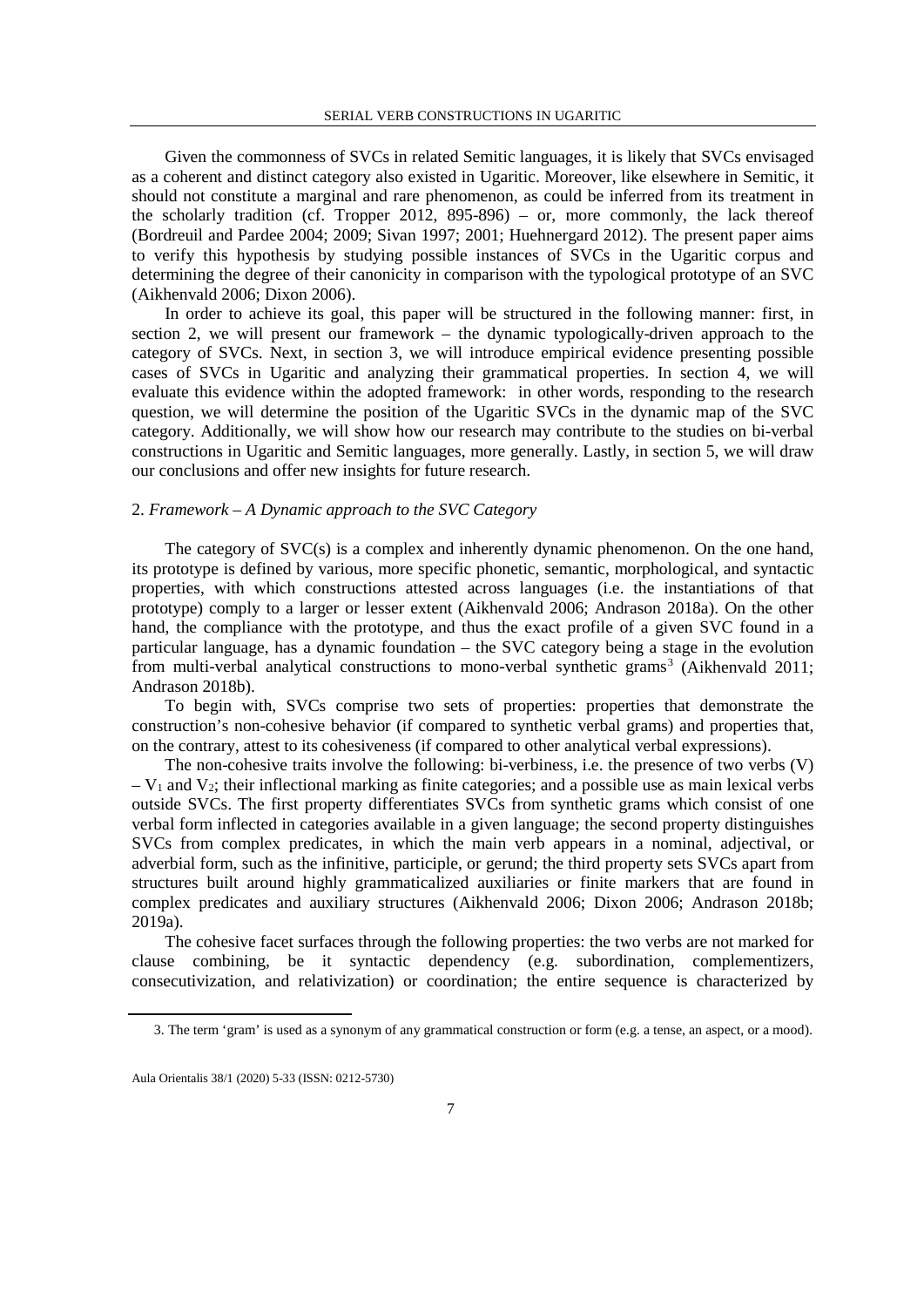cohesive prosody and intonation, typical of single clauses, thus disallowing a bi-clausal phrasing, contouring, and comma intonation (i.e. pause); the construction exhibits a single polarity value, meaning that although negation may be expressed only once, the verbs cannot convey opposite polarity values (polarity having the entire bi-verbal structure as its scope); the verbs do not govern duplicate roles which would be projected by the verbs individually, but rather share their arguments – in particular, the external subject argument holds jointly for  $V_1$  and  $V_2$ , as is also the case for the internal arguments (e.g. direct and indirect objects) and adjuncts, if these are expressed; related to the previous point, the verbs share their operators of time, place, manner, and instrument, which thus apply to the entire construction rather than to the two verbs separately; an SVC necessarily exhibits a unitary TAM interpretation – the verbs either share their TAM markers or, at least, are not marked by grams that convey conflicting semantic interpretations;<sup>[4](#page-3-0)</sup> lastly, the cohesiveness is visible in that the construction is treated jointly in answers, replies, and questions (Muysken and Veenstra 1995; Aikhenvald 2006; Dixon 2006; Bisang 2009). The above-mentioned properties are responsible for the three abstract characteristics that are viewed as essential to SVCs across languages: mono-clausality, mono-predicativity, and mono-eventhood. That is, the bi-verbal chain constitutes a single clause and predicate, and expresses a single event (Aikhenvald 2006; Bisang  $2009$ .<sup>[5](#page-3-1)</sup>

The apparent conflict between the cohesiveness of SVCs and their non-cohesiveness stems from the diachronic origin of SVCs and their posterior grammaticalization stages. SVCs have their sources in analytical bi-verbal, fully bi-clausal, bi-predicative, and bi-event constructions and often develop towards mono-clausal, mono-predicative, mono-event grams that are furthermore synthetic and, thus, mono-verbal (Aikhenvald 2011; Andrason 2018b; 2019a). A prototypical SVC is located in the middle of this cline, namely in the stage where a structure is mono-clausal, monopredicative, mono-event, but still bi-verbal (see Figure 1 below). As a result, the category of SVC can itself be viewed as an intermediate phenomenon – or a transitory stage – between two opposite poles: the absolute absence of cohesiveness and the full degree of cohesiveness.

These evolutionary dynamics have bearings on the variation of SVCs attested across languages, motivating it and structuring it. That is, SVCs found in different languages and language families approximate the above-mentioned prototype to a larger or esser extent. Those constructions that comply with the prototype, thus constituting its canonical instantiations, occupy the intermediate status between non-cohesiveness and cohesiveness. In contrast, those constructions whose non-cohesiveness or cohesiveness is greater than what is postulated for the SVC prototype, diverge from the prototype, constituting less canonical instantiations of the SVC category. To be exact, the structures that are insufficiently cohesive reflect less advanced stages on the path, being located closer to its diachronic input. One of the most typical traits found in such less canonical constructions is the presence of the so-called 'juncture'– a remnant of original coordinating, subordinating, or consecutivizing patterns from which a given SVC has emerged. Although formally present, such 'junctures' are, however, "dummy" from a semantic or functional perspective – the true multiclausal relationships being weakened or entirely absent (e.g. Aikhenvald

<span id="page-3-0"></span> <sup>4.</sup> An SVC is usually not limited to a specific few verbal categories, but rather is compatible with various tenses, aspects, moods, and voices.

<span id="page-3-1"></span><sup>5.</sup> Apart from drawing on the above-mentioned specific diagnostics, the mono-eventhood of SVCs can be confirmed by native speakers – both by their judgements and through psychological tests.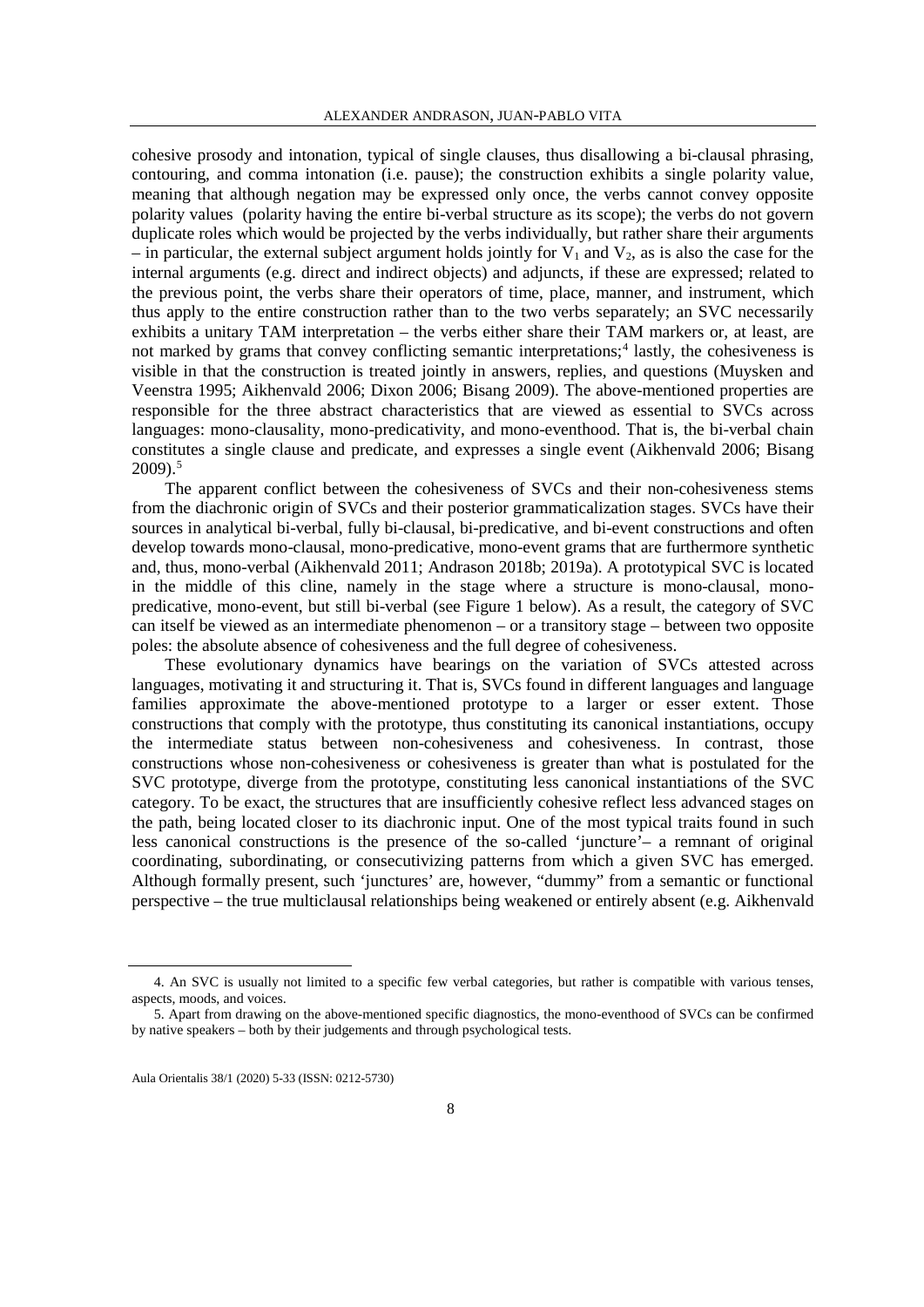200[6](#page-4-0); 2011, 21-22; Johannessen 1998, 49-51; Ameka 2006; Andrason 2019a; 2019b).<sup>6</sup> On the other hand, structures that are excessively cohesive correspond to developmental phases located after the stage of a prototypical SVC, being closer to the final outcome of the path, e.g. synthetic tenses, aspects, or moods. In such cases, the individuality of one of the verbs is often weakened and its finite marking gradually reduced – the entity gradually evolves towards an auxiliary, clitic, or affix (cf. Aikhenvald 2006; 2011; Andrason 2018a; 2018b; 2019a; 2019b). A verb in SVCs may also develop into a particle, discourse marker, or interjection, again by losing its properly verbal characteristics, in particular the TAM and person-number-gender inflection.[7](#page-4-1) Overall, the variation of less canonical instantiations attests to and stems from an unconcluded process during which a construction develops towards the SVC prototype; or the movement outside of the center of prototypicality to other categories, once the SVC prototype has been reached. Crucially, both canonical and less canonical instantiations (the latter of insufficiently or excessively cohesive profile) belong to the SVC category, which, in accordance with a cognitive model, is envisaged as a radial dynamic network of members of a varying canonicity extent.

The above discussion and the understanding of the SVC category as a dynamic grammaticalization-driven network refers primarily to asymmetrical SVCs (cf. Aikhenvald 2006; Bisang 2009). However, the same model may also accommodate the other main type of SVCs – the symmetrical constructions.

Asymmetrical SVCs are serialized structures within which the contribution of the two verbs is uneven. That is, one verb, which draws from a semantically or grammatically open class, expresses the lexical type of the event. This verb is referred to as a major verb. In contrast, the other verb, which draws from a restricted class, specifies the action in terms of aspect (and Aktionsart), tense, mood, direction, or argument structure (valency increase or reduction) – this verb is referred to as a minor verb (Aikhenvald 2006, 21-22). A subclass of asymmetrical SVCs involves structures in which minor verbs specify the manner in which the action expressed by the major verb is performed (*ibid*. 29). As explained above, minor verbs found in asymmetrical SVCs tend to undergo grammaticalization. During that process, they gradually lose their verbal status, becoming TAM, directional, or valency-changing markers and, eventually, morphemes (Aikhenvald 2006, 22, 30-31, 34). They may also develop into adpositions, comparative and superlative markers, conjunctions, and complementizers (*ibid*. 32-33).

In contrast to the asymmetrical type, in symmetrical SVCs, both verbs contribute equally to the meaning of the construction, such that "none of them determines the semantic or syntactic properties of the construction as a whole" (Aikhenvald 2006, 22). Moreover, no verb draws from a semantically and grammatically restricted class (Aikhenvald 2006, 3, 22; Dixon 2006). Crucially, rather than undergoing grammaticalization, as is the case with asymmetrical SVCs, verbs in symmetrical constructions follow the process of lexicalization, thus developing towards a single lexical verb or an idiom (Aikhenvald 2006, 22, 30, 34). During their lexicalization, one of the verbs

<span id="page-4-0"></span> <sup>6.</sup> One of the subtypes of such dummy-juncture constructions is pseudo-coordination – a bi-verbal sequence that contains an entity that is morphologically similar to (or even formally undistinguishable from) a coordinator (Johannessen 1998, 49-51; Andrason 2019a; 2019b).

<span id="page-4-1"></span><sup>7.</sup> However, this process also differs in certain aspects from the conversion of one of the verbs into a TAM affix. In particular, when used as a particle, discourse marker or interjection, the entity tends to exhibit less cohesive intonation prosody (e.g. it is marked by contouring and/or pause), structurally does not belong to the verb clause, and may be used outside the verbal frame, e.g. in nominal verb-less utterances.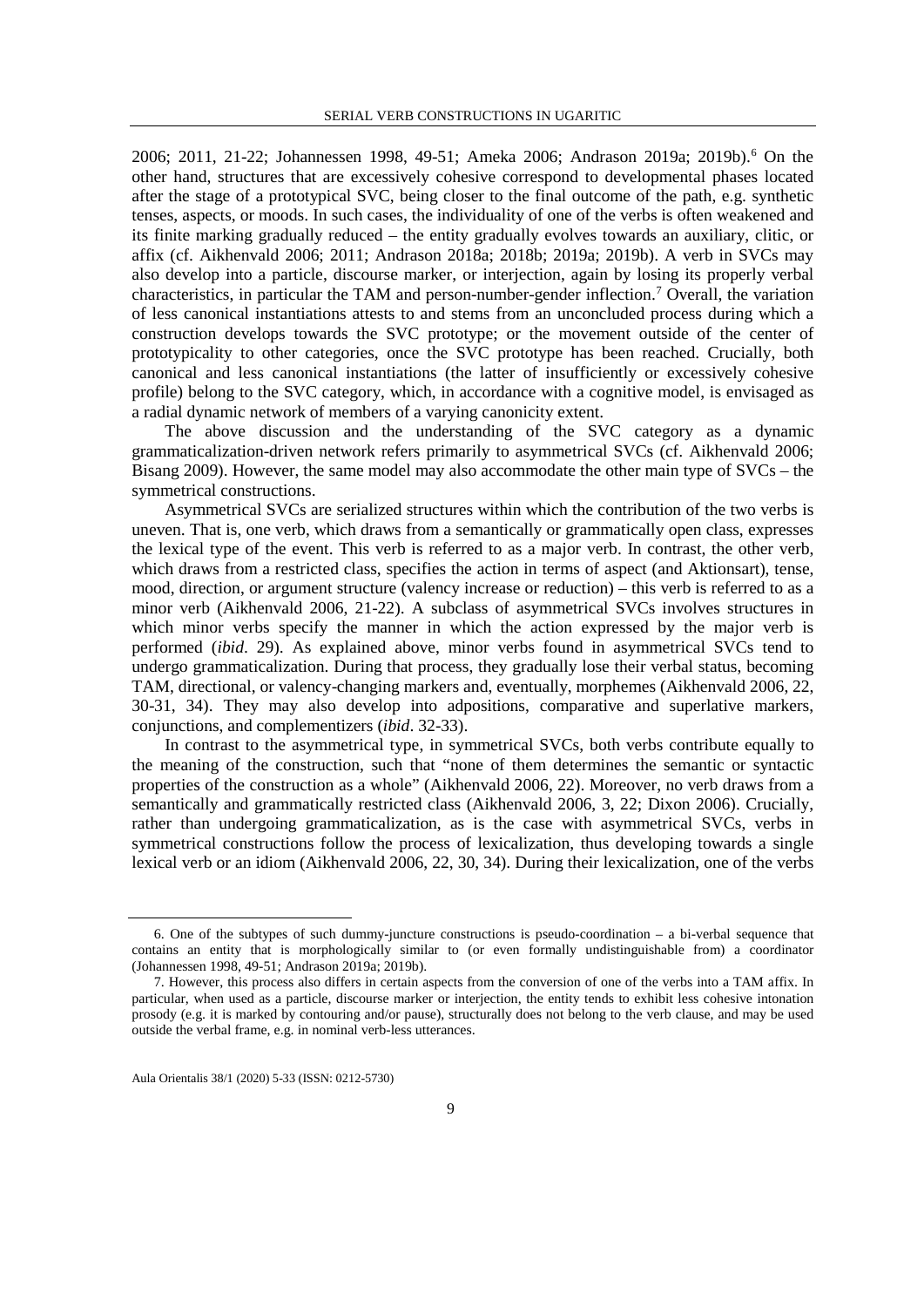loses their segmentability, becoming a root or a part of the root (*ibid*. 34). Symmetrical SVCs often relate to semantic domains such as cause-effect, result, accompaniment, and instrument (*ibid*. 15).[8](#page-5-0)

Even though the distinction between asymmetrical and symmetrical SVCs is important in linguistic typology, the difference between them is not clear-cut, such that some semantic classes of SVCs may draw from the two types (Aikhenvald 2006, 36). Crucially, both construction-types dynamically converge. That is, at the end of grammaticalization and lexicalization processes applicable to SVCs, there is only one verb remaining. The other verb generally loses its verbal properties. In the asymmetrical type, it becomes a TAM affix or an uninflected particle/marker/interjection through grammaticalization. In the symmetrical type, it evolves into a non-segmentable part of the root, or a root itself, via lexicalization.

The model of SVCs depicted in Figure 1 below graphically encapsulates the foregoing discussion and the dynamics of the SVC category in the languages of the world. This model has both a diachronic and a synchronic dimension. It structures the SVC category as a directional, radial, prototype-based network, thus ensuring its representation as meaningful and coherent, on the one hand, and internally complex and varying, on the other hand (cf. Janda 2015). Accordingly, the model gives insight into the essence of the SVC – by which that construction differs from the other crosslinguistic classes – as well as its crosslinguistic variation, and ultimately its categorial fuzziness. That is, given the gradient nature of grammaticalization processes and a varying extent of canonicity, the borderlines separating the categories or stages posited on the path – i.e. the two categories distinct from SVCs, the two types of non-canonical SVCs, and the SVC prototype itself – are all arbitrary. The only "real" phenomenon is the evolutionary drift from the left edge of the cline to its opposite right edge, and the crosslinguistic variation that results from it (Andrason 2018b; 2019a; 2019b).

| $V_1 + V_2$ | $V_1(+) V_2$                                 | $V_1 V_2$        | $V_1 V_2 / V_1 V_2$                       | V                |
|-------------|----------------------------------------------|------------------|-------------------------------------------|------------------|
| not SVC     | non-canonical SVC<br>insufficiently cohesive | canonical SVC    | non-canonical SVC<br>excessively cohesive | not SVC          |
| bi-clausal  | hi>mono-clausal                              | mono-clausal     | mono-clausal                              | mono-clausal     |
|             | bi-predicative bi>mono-predicative           | mono-predicative | mono-predicative                          | mono-predicative |
| bi-event    | mono-event                                   | mono-event       | mono-event                                | mono-event       |
| bi-verbal   | bi-verbal                                    | bi-verbal        | hi>mono-verbal                            | mono-verbal      |
|             |                                              |                  |                                           |                  |
|             | empty juncture                               | no juncture      | weakening of a verb                       | TAM affix        |
|             |                                              |                  |                                           | particle         |
|             |                                              |                  |                                           | part of root     |

*Figure* 1: A dynamic model of the SVC category

<span id="page-5-0"></span> <sup>8.</sup> Furthermore, in contrast to asymmetrical SVCs, the order of the verbal components in symmetrical SVCs may be iconic (Aikhenvald 2006, 15).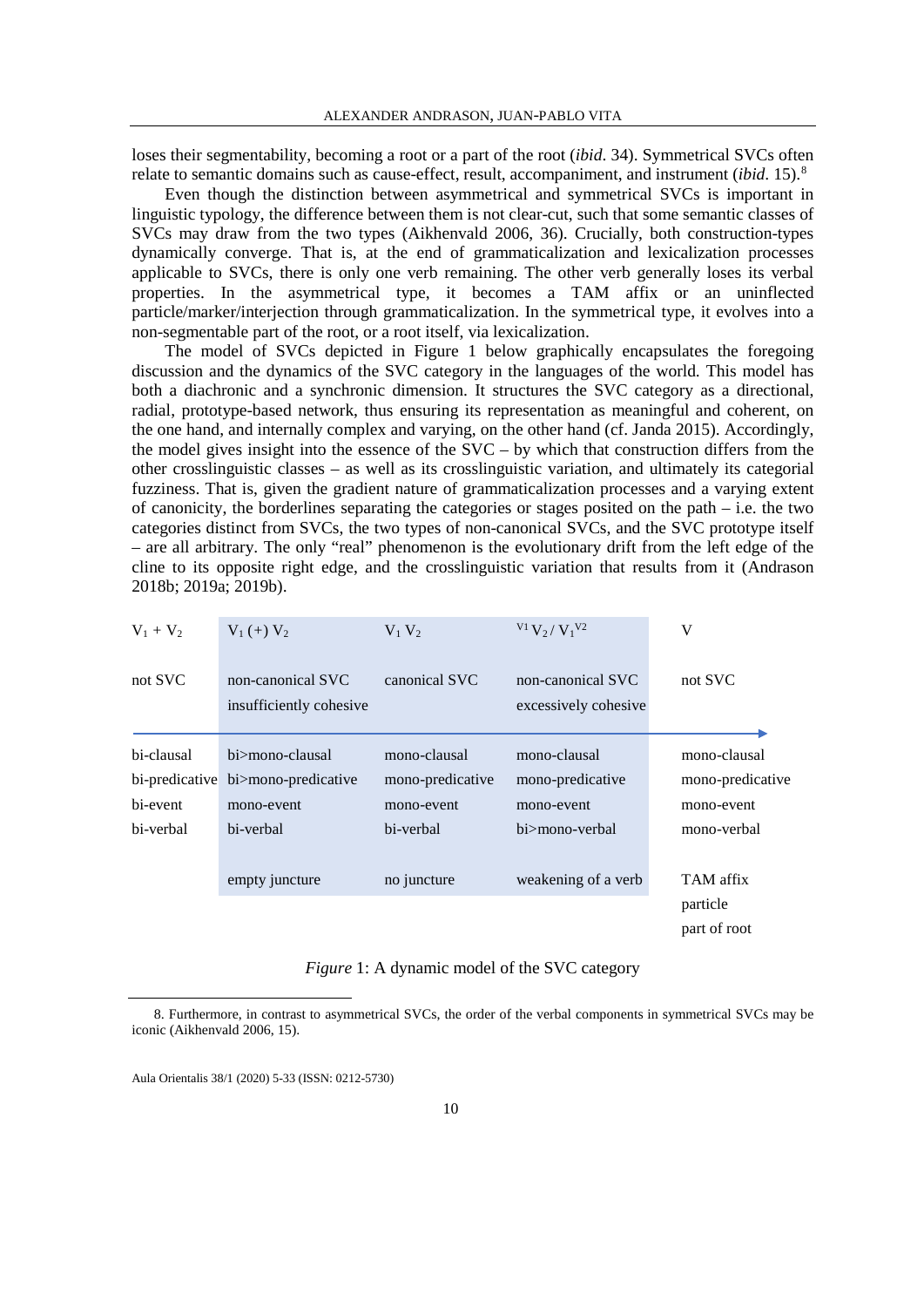Given the theoretical framework adopted in our study, the method which will enable us to answer the research question consists of the following: we will test the possible cases of SVCs for the properties associated with the prototype of SVC exposed above, determining the degree of canonicity of each example. This will make it possible to locate the holistic SVC category in Ugaritic in the dynamic network of the SVC category, matching it with one (or more) evolutionary stages of the cline.

## 3. *Evidence – SVCs in Ugaritic*

The present section draws on an empirical study during which a large number of Ugaritic texts have been studied. Our method of search consisted of analyzing all instances where verbs typically found in symmetrical and asymmetrical SVCs across languages (Aikhenvald 2006) and/or identified in other Semitic languages (Lambdin 1971; Dobbs-Allsopp 1995; Chrzanowski 2011; Edzard 2014; Andrason 2019a) appear in the available Ugaritic corpora. The verbal forms themselves were compiled through reviewing the concordance elaborated by Cunchillos, Vita, and Zamora (2003). Additionally, we have re-evaluated cases suggested previously in literature (Gordon 1965; Verreet 1988; Dobbs-Allsopp 1995; Tropper 2012; Watson 1994; 2004). At the end of this empirical study, a set of twenty possible cases of SVCs has been identified. These cases will be described in detail and analyzed below.<sup>[9](#page-6-0)</sup>

The first class of examples involves constructions built around the minor verb *qwm* 'rise, stand up'. The root *qwm* – as any other minor verb found in SVCs in Ugaritic – appears as  $V_1$  with no exception. We have identified four cases of *qwm* SVCs in the analyzed corpus:

| (1) | $qm \cdot y \cdot r w \cdot y \cdot \sinh n$                                            | $(1.3:1:4; Ba'lu Myth)^{10}$  |
|-----|-----------------------------------------------------------------------------------------|-------------------------------|
| (2) | $qm \cdot ybd \cdot w \cdot ysr$                                                        | (1.3:1:18; Ba'lu Myth)        |
| (3) | $qm$ . ydd. w yglsn<br>$\mathbf{y}$ am. w $\mathbf{y}$ wptn. b tk<br>$phr.$ $bn.$ $ilm$ | $(1.4:III:12-13; Ba'lu Myth)$ |

In (1), the verbal sequence *qm yṯ'r* most likely consists of the suffix conjugation (SC) *qm* lit. 'he arose' (Gordon 1965, 115, 120; Tropper 2012, 648) and the prefix conjugation (PC) *yṯ'r* 'he prepared (the table)' of the root *t'r* 'set up (a table)' (Tropper 2012, 110). As in other ancient or classical Semitic languages, PC itself could be short or long in Ugaritic. The short "indicative" PC (Tropper 2012, 695-696) has a preterital sense, functioning as a perfective past or simple past – the so-called preterit *yaqtul* (Tropper 2012, 697-701; Andrason and Vita 2017).<sup>[11](#page-6-2)</sup> The long PC, in contrast, tends to introduce present or future actions, although it is also used to express the nuance of habituality or iterativity in the past (Tropper 2012, 684-691). It also expresses "subjunctive"

 <sup>9.</sup> Unless indicated otherwise, we follow the readings proposed in KTU3.

<sup>10.</sup> The respective cases of SVCs will be marked in bold.

<span id="page-6-2"></span><span id="page-6-1"></span><span id="page-6-0"></span><sup>11.</sup> The occurence of the short PC in Ugaritic is not uncontested (see Greenstein 2006; Piquer Otero 2006). However, as demonstrated recently, "the presence of YQTL-Ø in Ugaritic poetry is highly plausible. In contrast, the opposite proposal, according to which Ugaritic poetry did not contain YQTL-Ø but used YQTL-u in the function of narrative foreground, is significantly less likely" (Andrason and Vita 2017, 382).

Aula Orientalis 38/1 (2020) 5-33 (ISSN: 0212-5730)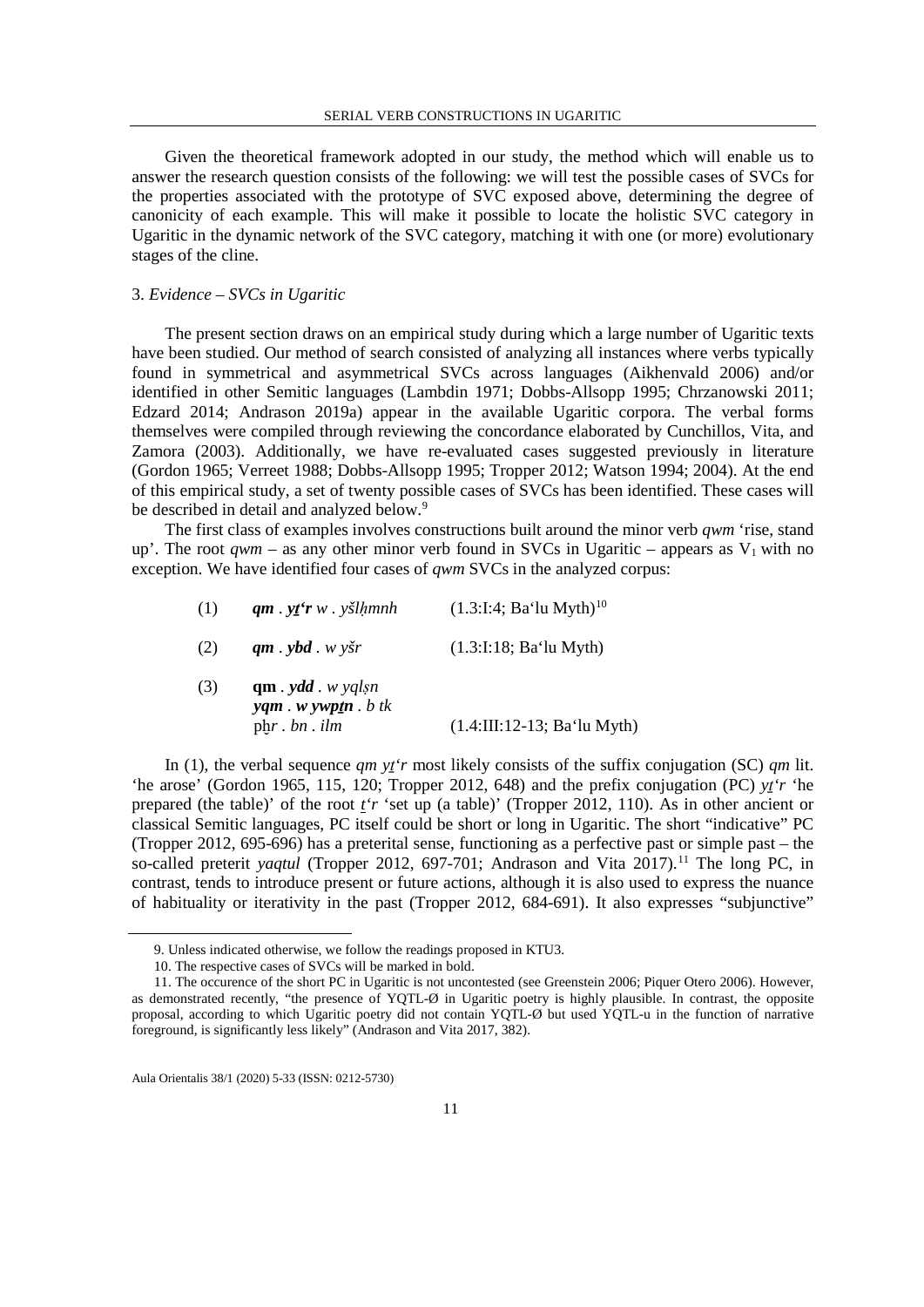values, being found in several types of subordinate or dependent clauses, e.g. final or temporal (Tropper 2012, 691-694). Sporadically, the long PC may appear with a meaning similar to a simple "general" past (Tropper 2012, 688-689). Additionally, there is another short PC that exhibits a range of modal values, especially deontic and volitive (Tropper 2012, 883-684, 695; cf. *yiqtol* jussive in Biblical Hebrew or Arabic). In the analyzed example, the orthography does not make it possible to determine whether *yṯ'r* is a long or short PC (Tropper 2012, 691). However, given that *qm* is inflected in SC – a gram typically associated with past values (e.g. perfective past, present perfect, pluperfect; Andrason and Vita 2017) – and given the general context of the scene where a sequence of punctiliar events is described – setting up the table (or serving), giving to eat, cutting the breast(-cut) and slices of fatling (cf. Pardee 1997, 250; Wyatt 1998, 70; del Olmo Lete 1998,  $67$ ) – it is likely that the short PC preterite is employed. This interpretation harmonizes with the translations proposed by Wyatt (1998, 70): "[H]e arose and served, and gave him to eat"; del Olmo Lete (1998, 67): "[A]lzándose preparó (la mesa) y le dio de comer"; and Smith and Pitard (2009, 95): "He stood, arranged and offered him food". This past-perfective interpretation of *yṯ'r* is also evident in other less literal translations (Gordon 1965, 120; Dobbs-Allsopp 1995, 32; see further below). $12$ 

According to the above interpretation of  $V_1$  and  $V_2$ , the two verbs of the sequence would be marked for the morphological categories that are semantically compatible. That is, both SC (*qm*) and the indicative short PC  $(y t r)$  may express consecutive punctiliar past events – the semantic ranges of the two categories are overlapping in Ugaritic (Tropper 2012; Andrason and Vita 2017). Inversely,  $V_1$  and  $V_2$  do not appear in conflicting TAM categories. The external arguments of the two verbs also coincide, as  $V_1$  and  $V_2$  are inflected in the 3<sup>rd</sup> person ms.sg., both having the same subject referent 'the servant of Baal' (cf. del Olmo Lete 1998, 67). No duplicate arguments or adjuncts can be found, explicit objects and adjuncts being absent. Crucially, no markers of clause combining are present, be it clausal dependency or coordination – the two inflected verbs form an asyndetic and contiguous sequence. The polarity value is unitary – the event occurred. Operators of time, place, instrument, and manner are absent such that their scope cannot be evaluated. The phonetic properties cannot be tested either since the Ugaritic writing does not indicate intonation (e.g. comma or pause). Moreover, being a poetic text governed by determined versification rules, the phenomena of pause, contouring, intonation – even if hypothesized – may reflect not the actual pronunciation but rather the artificial needs of the verse.<sup>[13](#page-7-1)</sup>

Complying with various diagnostics of SVCs specified in the previous paragraph, it is likely that *qm yṯ'r* could be understood as a single event rather than as a sequence of two separate

<span id="page-7-0"></span> <sup>12.</sup> Moreover, within an alternative analysis, *qm* could be an active participle 'he (is) arising, he arises', since, in the Ugaritic writing, the ms.sg. active participle of the root *qwm* is undistinguishable from its 3rd ms.sg. PC form (Tropper 2012). This interpretation has indeed been proposed by Piquer Otero (2006), who reads *qm* as a predicative participle. Similar interpretations of *qm* could be inferred from del Olmo Lete's (1998, 67) translation, cited previously, and the rendering *alzándose* 'arising', as well as from the translation proposed by Pardee (1997, 250), who renders *qm* as 'he arises'. Furthermore, *yṯ'r* is sporadically translated by means of present tenses (see *prepares* in "He arises, prepares, and gives him food"; Pardee 1997, 250), which could suggest the interpretation of that form as the long PC. It is, however, difficult to be certain how the respective scholars analyze such forms, because the proposed translations need not correlate with the actual understanding of the Ugaritic forms, especially their TAM parsing. Instead, they may stem from idiosyncrasies of the target language, reflect the style of the author, or be driven by other contextual factors.

<span id="page-7-1"></span><sup>13.</sup> Overall, versification rules found in poetry make phonetic analysis speculative and no indices of bi-clausal/bipredicative or mono-clausal/mono-predicative pronunciation can clearly be identified (cf. Tropper and Vita forthcoming). This remark holds true for all the remaining examples.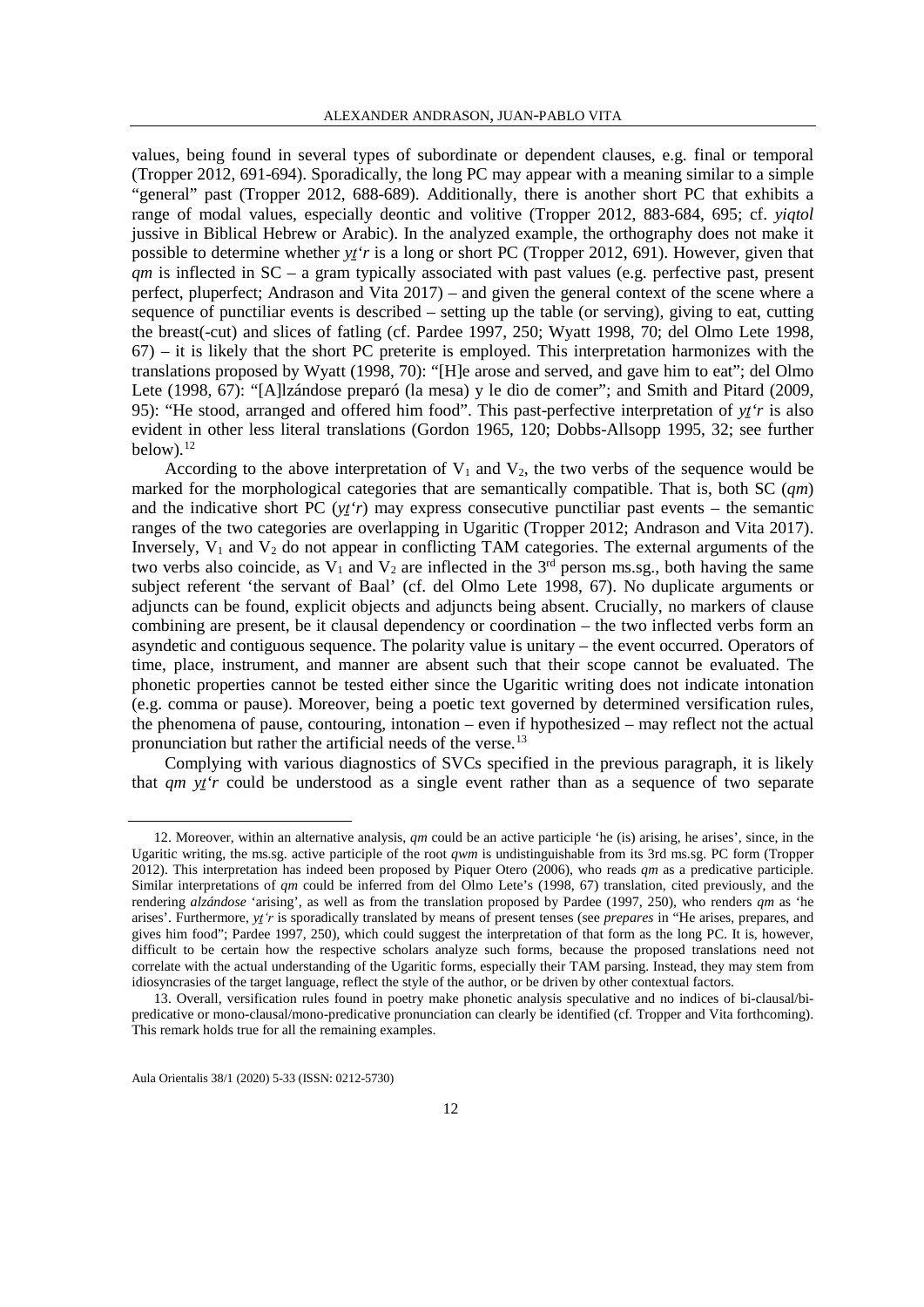(consecutive or simultaneous) events. Under a mono-event interpretation, the lexical type of the event is conveyed by  $V_2$  'setting up (the table)' or 'serving', while  $V_1$  specifies it in terms of aspect, mood, or Aktionsart. Given the pervasive function of *qwm* as a marker of inception in SVCs in other Semitic languages, such as Biblical Hebrew (Dobbs-Allsopp 1995, 31; Chrzanowski 2012, 390; Andrason 2019a) and Arabic (Hussein 1990, 349), it is plausible that *qm* in *qm yṯ'r* exhibits such an ingressive value. Accordingly, the Ugaritic construction could be understood as 'he began to set up / serve'. This inceptive reading has indeed been proposed by Gordon (1965, 115, 120), Verreet (1988, 200), and Dobbs-Allsopp (1995, 34).<sup>[14](#page-8-0)</sup> However, apart from its ingressive value when used as the minor verb in SVCs in Semitic, *qwm* also expresses emphasis, strengthening the action communicated by the major verb, urging its instantaneous execution, and/or highlighting the importance of carrying it out – all translatable by 'now', 'do + verb', 'immediately', and/or 'at once' (Hussein 1990, 349; Drozdik 2008, 11-12; Chrzanowski 2011, 390-392, 394).<sup>[15](#page-8-1)</sup> As a result, *qm y<sup>t</sup>* could – at least theoretically – be rendered as 'he now / immediately / at once set up (served)…' – even though no standard translation reflects his possibility.

A similar situation is found in (2), where SC of the root *qwm* (Gordon 1965, 120; Tropper 2012, 648) and PC of *bdd* (cf. Tropper 2012, 673) appear in the sequence *qm ybd*. Again,  $V_2$  *ybd* is ambiguous and can be interpreted as the short PC or the long PC (Tropper 2012, 691). If *ybd* is inflected in the short PC, the two verbs would appear in fully compatible TAM grams – being possibly marked for a perfective past. If, however, *ybd* is inflected in the long PC, the semantic compatibility of  $V_1$  and  $V_2$  would be less evident. As explained above, the prototypical function of the long PC is present and future (Tropper 2012, 684-687). In the past, the gram is typically used with a habitual-iterative function, contrasting with the perfective nature of the short PC (Tropper 2012, 689-690). Nevertheless, in certain contexts, the long PC can appear with a general (simple) past sense (Tropper 2012, 688-689). Whatever the exact morphological interpretation of *ybd* is, the form is generally understood as a punctiliar event, consecutive one on a narrative timeline. This is patent in the following translations: "He arose, intoned and sang" (Wyatt 1998, 71); "Alzándose entonó y cantó" (del Olmo Lete 1998, 67); "He stood, chanted and sang" (Smith and Pitard 2009, 96), and "[S]tanding up he intoned and sang" (del Olmo Lete and Sanmartín 2015, 692).<sup>[16](#page-8-2)</sup>

If the prevalent reading of *ybd* in terms of a past punctiliar event is correct, both verbs in the construction would have an identical TAM interpretation, being marked by compatible morphological categories. The subjects of  $V_1$  and  $V_2$  coincide – the two verbs are inflected in the 3<sup>rd</sup> person ms.sg. and are co-indexed with the same referent, namely the servant of Baal (del Olmo

<span id="page-8-0"></span> <sup>14.</sup> Gordon (1965, 115-120) and Dobbs-Allsopp (1995, 34) translate the analyzed sequence as 'he began to serve' and 'he began serving' respectively – with *qm* as a marker of "ingressive aspect" or inception. Verreet (1988, 200) translates this passage as 'Er began, den Tisch zu decken' with an objective subordinate clause introduced by, in his terms, an auxiliary, *qm* (*ibid*. 198-199).

<span id="page-8-1"></span><sup>15.</sup> However, as correctly noted by Chrzanowski (2011, 391), English does not include in its repertoire a single construction (an adverb, a particle or an auxiliary) that matches *qwm* in SVCs. Indeed, often, the best choice is to translate only the major verb and omit *qwm*. Crucially, *qwm* does not communicate the ideas of speed and urgency associated with the English adverbs 'immediately' or 'at once' (*ibid*. 392, 397).

<span id="page-8-2"></span><sup>16.</sup> Tropper (2012, 673, 691) sees the interpretation as the long PC as more probable, analyzing *ybd* in the sequence discussed here in terms of logic dependency or goal: 'he stood up (in order) to recite'. It should also be noted that Pardee (1997, 250) translates the two verbs in the present tense, which suggest the underlying long PC present-future, and possibly a participial reading of *qm*: "He arises, chants, and sings". A similar interpretation of *qm* in terms of an active participle may be inferred from its translations, such as 'standing up' (del Olmo Lete and Sanmartín 2015, 692) and 'alzándose' (del Olmo Lete 1998, 67). As mentioned, the writing *qm* may represent both the ms.sg. of the participle and the 3rd mas.sg. of SC.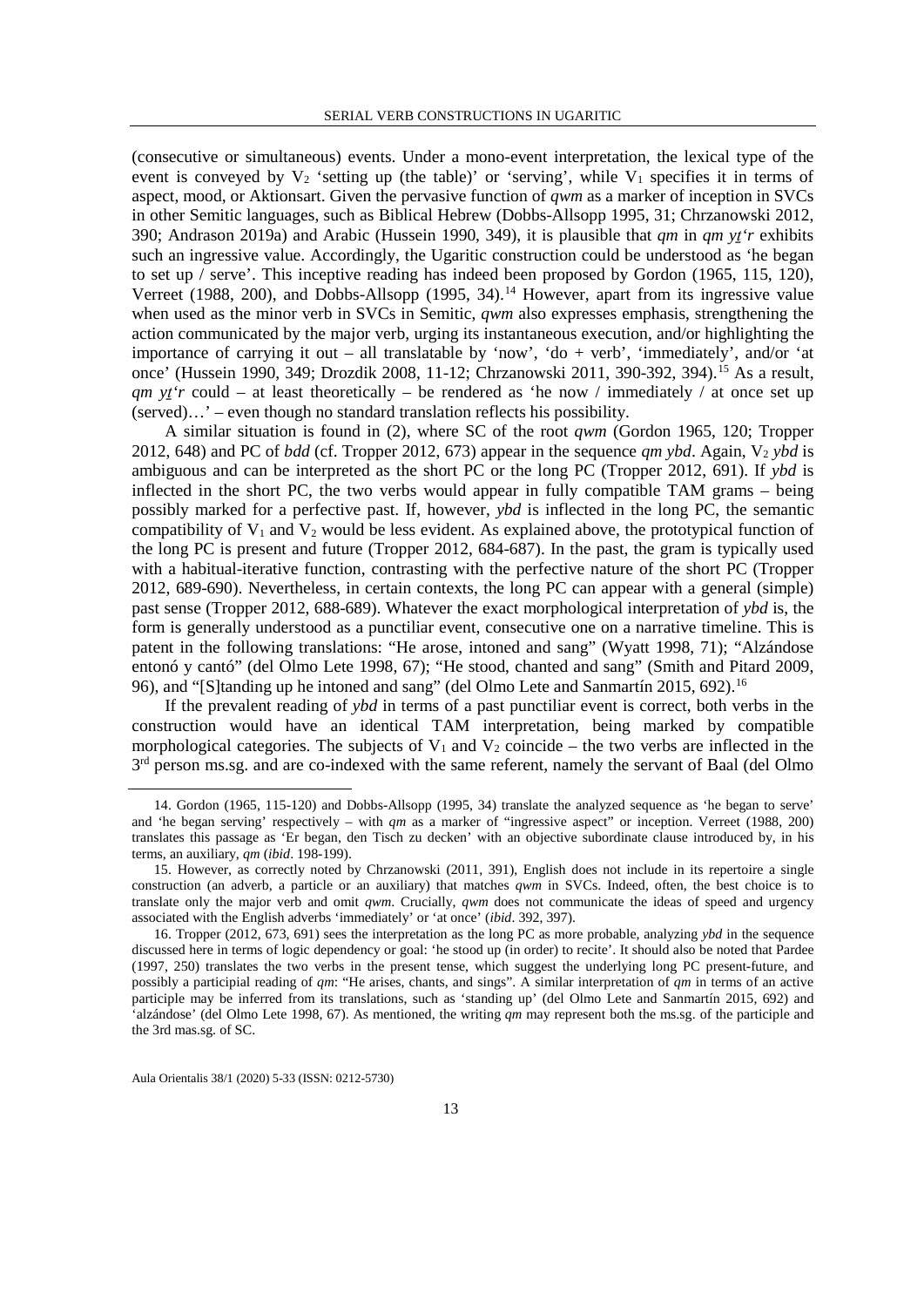Lete 1998, 67). No internal arguments (direct or indirect object) or adjuncts are present; nor do we find operators of time, place, instrument or manner. The two verbs occur contiguously with no dependency or coordination markers. The connector *w* appears after the sequence *qm ybd*, linking it to the other verb *yšr* of the root *šyr* 'sing' (Tropper 2012, 646). The polarity value is uniform in the entire construction – the two verbs being marked for the affirmative. As a result, a mono-event reading of the example is plausible, with *qwm* exhibiting an ingressive meaning or values of emphasis, urge(ncy), and the importance of executing an action. The former option has already been hypothesized by Gordon (1965, 120) and Dobbs-Allsopp (1995, 34), who render *qm ybd* as 'he began singing / chanting' with *qm* marking an inception (Gordon 1965, 115, 119) or ingressive aspect (Dobbs-Allsopp 1995, 34).

In example (3), two potential instances of SVCs built around *qwm* as  $V_1$  can be identified: *qm ydd* and *yam w ywptn*. In the former case, the likely SC *am* is linked to the short PC *ydd* (Tropper 2012, 626, 674) of the root *ndd* 'stand, stand up'. Although the writing *qm* could also stand for a participle, its morphological interpretation as a SC form seems to be more plausible given the parsing of similar cases proposed by Tropper (2012, 648) and the analysis of *qm* when followed by PC forms, argued by Gordon (1965, 115, 120). This reading is also patent in various translations illustrated by the following rendering "He rose, stood and abased me" (Smith and Pitard 2009, 462).<sup>17</sup> The sequence *qm ydd* is significant because the minor verb  $V_1$  *qm* is linked to a verb whose lexical meaning is nearly synonymous to *qwm* itself – both predicates expressing the idea of standing (up). Therefore, a literal, purely lexical reading as two asyndetically coordinated verbs is unlikely. Indeed, the use of minor verbs along with major verbs whose semantics are comparable to the original lexical value of the minor verb (e.g. motion and postural meaning as is the case of *qwm*  'stand up') is one of the diagnostics that demonstrates that the minor verb of the original sequence has lost, or at least weakened, its original literal sense. Instead, in accordance with grammaticalization tendencies of minor verbs in SVCs, the verb would have acquired aspectual, modal, or Aktionsart-related functions (Aikhenvald 2006; Andrason 2018a; see also Dobbs-Allsopp 1995; Chrzanowski 2011; Andrason 2019a). Furthermore,  $V_1$  and  $V_2$  are marked for morphological categories that are semantically compatible in Ugaritic, namely SC and the short PC. As explained above, both types of grams can be used to express punctiliar (perfective) past actions (Tropper 2012; Andrason and Vita 2017). Both verbs also share their subject argument. They are inflected in the 3<sup>rd</sup> ms.sg. and refer to the same agent – the god Yam (del Olmo Lete 1997, 81). As a result, the literal reading in terms of two separate events – a sequence of two consecutive, overlapping, or simultaneous events, e.g. 'he stood up (*qm*) [and] stood up (*ydd*)' – is unlikely. Instead, one is rather dealing with a single, albeit internally complex event – the ingression of an action ('he began to stand up') or its emphatic performance ('he now / at once stood up', 'he did stand up', or simply 'he stood up' with *qm* omitted in the translation) (Wyatt 1998, 95-96; see also del Olmo Lete and Sanmartín 2015, 612; cf. Chrzanowski 2011, 391). The other event in the scene is thus not *ydd* 'he stood up', but rather *yqlṣn* 'he abased me' (Smith and Pitard 2009, 462) or 'he insulted me' (Wyatt 1998, 95-96), linked to the SVC *qm ydd* by means of the connector *w*.

In the next verse in example (3), it is possible to discern another case of an SVC built around the minor verb  $V_1$  *qwm* – the sequence *yam w ywptn*. This time, the root *qwm* is inflected in PC (Tropper 2012, 646) and is connected to the short PC of the major verb *wpṯ* 'spit' by means of *w* (Tropper 2012, 548). Although the writing *yqm* could stand for both the short and the long PC

 <sup>17.</sup> It should be noted that Tropper (2012, 739) reads *tm* /tamma/ 'there' instead of *qm* as postulated in KTU3 (2013, 20).

<span id="page-9-0"></span>Aula Orientalis 38/1 (2020) 5-33 (ISSN: 0212-5730)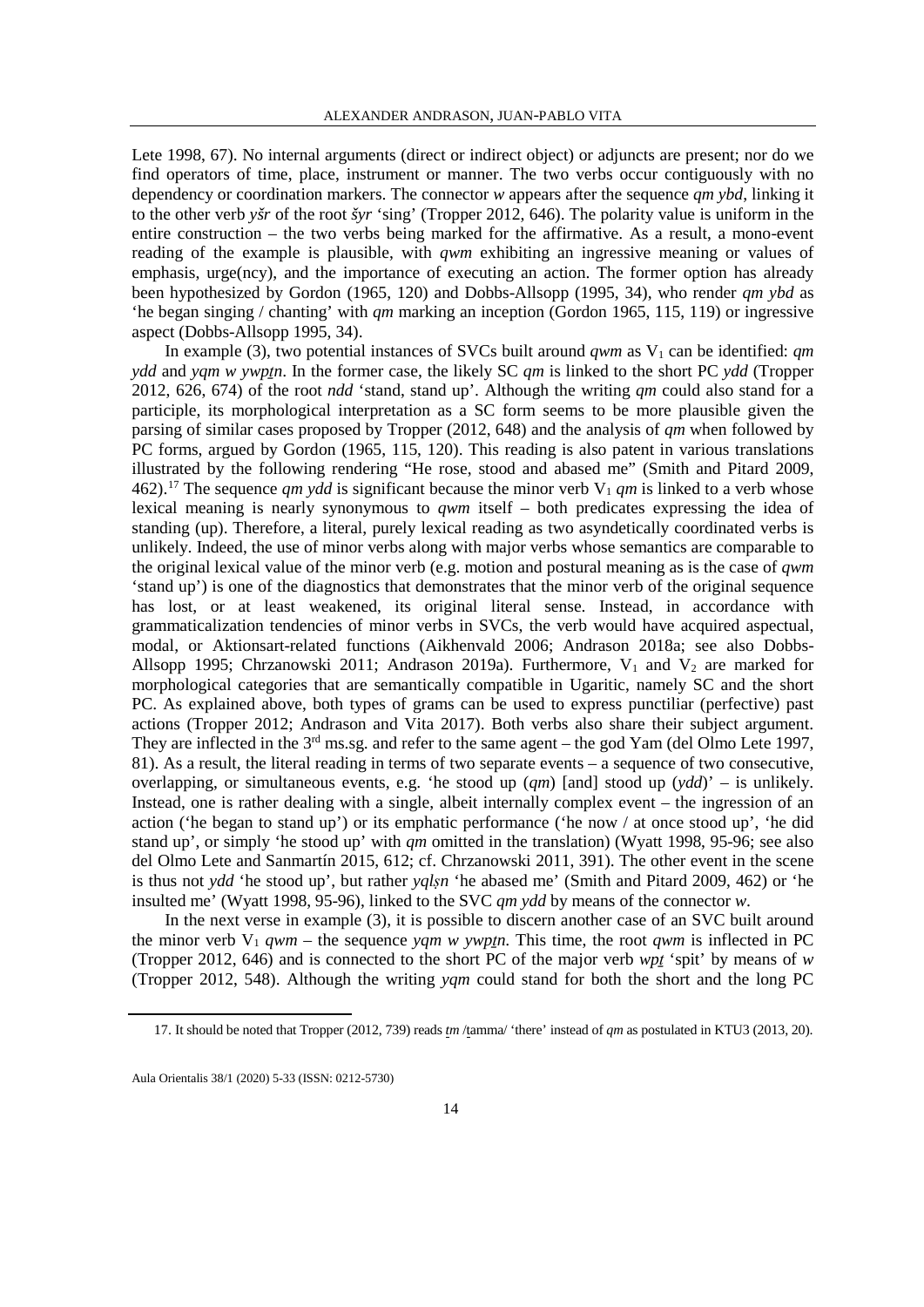variants, it is likely that the form attested in this example is the former (i.e. the short PC) in harmony with *ywptn*, which is a short form *(ibid.)*. In such a case, both verbs would be marked for the same TAM grams – the short type of PC. The TAM interpretation of *yqm* as the short PC – typically associated with the meaning of a perfective past – is reflected in most translations: "[E]r erhob sich und beschimpfte mich" (Tropper 2012, 548); "He stood up and spat on me" (Smith and Pitard 2009, 462); and "[H]e arose and spat upon me" (Wyatt 1998, 95-96). As in the other SVC found in example 3 (and analyzed previously), the external argument (i.e. subject) is identical for  $V_1$  and  $V_2$ . Specifically, the two verbs appear in the 3<sup>rd</sup> ms.sg. and refer to the same agent – the god Yam (cf. del Olmo Lete 1997, 81). Crucially, given that the sequence *yam w ywptn* immediately follows the SVC *qm ydd* 'he [now / at once] stood up', discussed above, the subject referent was already standing. Therefore, a literal motion-postural interpretation of the form *yqm* in *yqm w ywp<sub>In</sub>* (i.e. 'he stood up and spat') is unlikely. It seems more plausible that the verb *qwm* modifies another verb, thus functioning as a minor verb in an SVC, adding an ingressive reading or a nuance of urge(ncy) and emphasis to the major verb. As is common of SVCs built around intransitive motion-postural verbs such as *qwm* (Aikhenvald 2006, 22; Andrason 2018a; 2019a), the argument structure of the entire construction draws on the valency pattern of the major verb, in this case *wpṯ*, which projects an internal object argument -*n* 'me'. Furthermore, the locative operator *b tk phr bn ilm* 'in the midst of the assembly of the sons of the gods' (cf. Pardee 1997, 258; del Olmo Lete 1998, 81) seems to apply to the entire construction, not only to the major verb, as accurately rendered by del Olmo Lete (1998, 81): "[S]e alzó a escupirme en medio de la asamblea de los dioses". The positive polarity is also uniform. Overall, the interpretation in terms of monoeventhood is more likely than the reading in which *yqm w ywptn* would encode a chain of two separate and independent events. However, one should note that, contrary to the examples analyzed thus far, in the present case, *yqm* and *ywptn* are linked by  $w - a$  potential marker of syntactic clause combining in terms of dependency or coordination (Tropper 2012, 782-787). Nevertheless, given the likely mono-event interpretation of the sequence *yqm w ywpṯn*, the lexeme *w* seems to be devoid of a genuine coordinating or subordinating function. Rather, it acts as an empty juncture. In other words, although a formal marker of clause combining is present, its true clause-combining grammatical function is compromised or absent – coordination or subordination is not genuine.

SVCs in Ugaritic may make use of another minor verb whose lexical meaning refers to a motion-postural idea of standing up or rising – the root *nš'*, specifically its Gt stem 'rise, stand/go up' (Dobbs-Allsopp 1995, 33; Tropper 2012, 623; del Olmo Lete and Sanmartín 2015, 649).

## (4) *ytšu . yṯb . b ap . ṯġr* (1.17:V:6; 'Aqhatu Legend)

In the example above, both *ytšu* and *ytb* are forms of PC. The former is analyzed by Tropper (2012, 522, 623, 628) as the long variant, while the latter is ambiguous, being compatible both with the long and the short types (*ibid*. 634). Although the writing of the final *alif* in Ugaritic is a complex matter, and various writing patterns and their interpretations are admissible (Tropper 2012, 695-597; see also Andrason and Vita 2017, 353), no clear cases of the short (preterite) PC of roots 3-' are attested (Greenstein 1998, 410; 2006, 90; Tropper 2012, 695-597; Andrason and Vita 2017, 352). If  $V_2$  is also inflected in the long PC, the two verbs would be marked for identical TAM categories. This is possible not only given their attested morphology. It is also compatible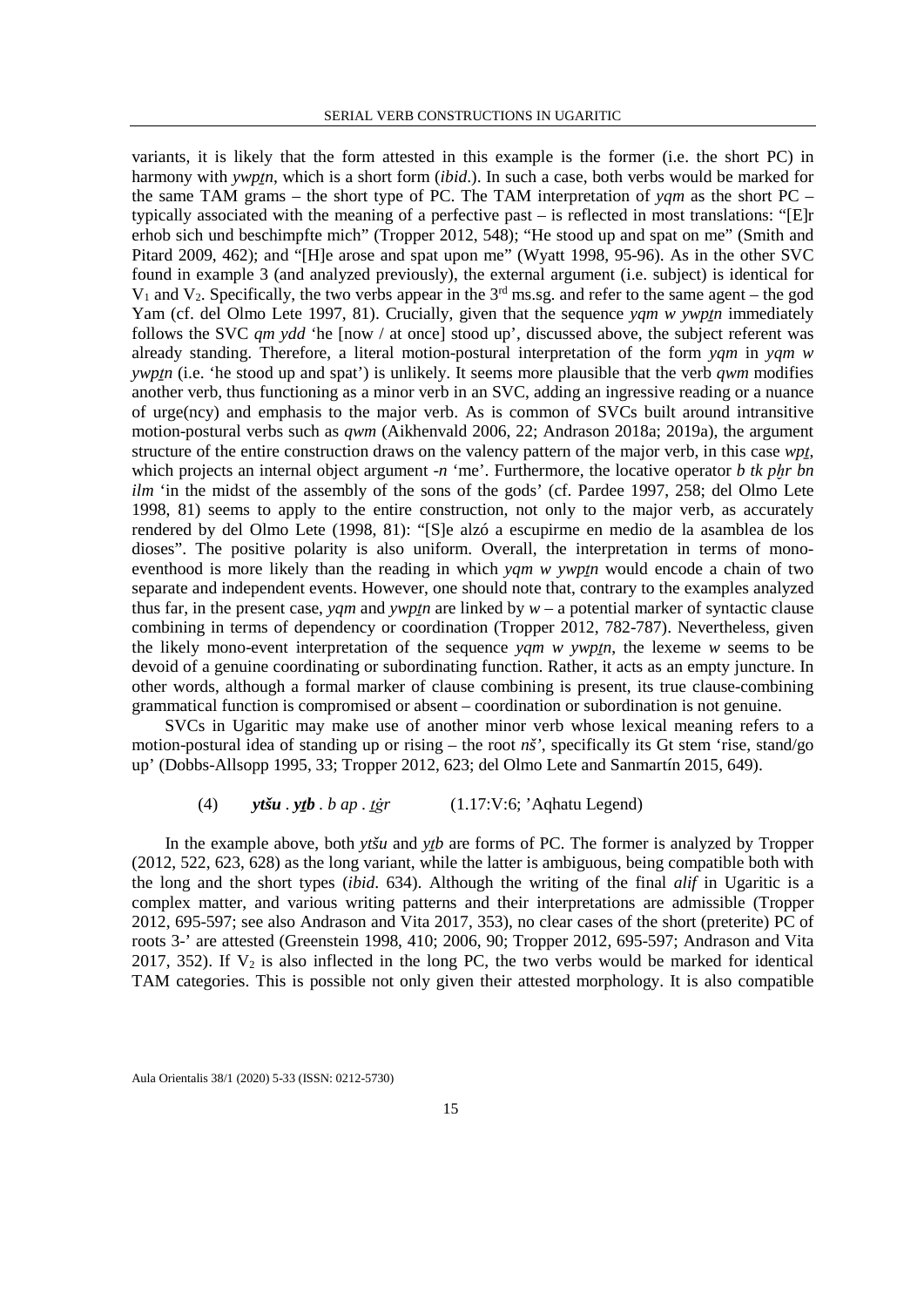with reference to their semantic interpretation. That is, the event is portrayed as durative, thus presenting a situation – not a punctiliar action – occurring in the past, i.e. 'he sat'.<sup>[18](#page-11-0)</sup>

While in the sequence  $qm ydd$  in (3) studied previously, the lexical meaning of  $V_1$  (*qwm*) and V2 (*ndd*) are synonymous, which suggests a non-lexical value of the former verb, in the case discussed here,  $V_1$  – Gt of *nš'* 'rise, stand up' (del Olmo Lete and Sanmartín 2015, 649) – is employed with V<sub>2</sub> whose lexical semantics is antithetic (cf. *wtb* 'sit down'; Tropper 2012, 634; del Olmo Lete and Sanmartín 2015, 978-979). In studies on SVCs, the combination of such two semantically conflicting verbs is often regarded as an indication that motion-postural verbs (or other types of verbs) used in a bi-verbal sequence are no longer employed as such, but have rather acquired a more advanced grammaticalization stage, typical of their use as minor verbs in asymmetric SVCs (Aikhenvald 2006; Andrason 2018a; 2018b). In other words, a genuine coordinated bi-clausal expression 'he stood up and sat down' is semantically less likely as the direction of the two actions is opposite. Indeed, as correctly noticed by Dobbs-Allsopp (1995, 33), in this passage, there is no element suggesting that Daniel (Dani'ilu) was prostrated or sitting, which could justify a more literal reading of *qwm*. It is doubtful that the agent, i.e. Daniel, raised himself from a position adopted previously, and then immediately sat down again. Rather, an ingressive or emphatic interpretation seems to be more natural. Even though an ingressive reading is proposed by Dobbs-Allsopp (1995, 33), the interpretation in terms of urge(ncy) or emphasis is more plausible, e.g. '[Now] he sat'. This is evident given the durative meaning of the verb(s), inflected in the long PC form(s), which favors an emphatic interpretation of the SVC instead of its ingressive value.[19](#page-11-1) Overall, the reading of the sequence *ytšu yṯb* in terms of mono-eventhood and the interpretation as an SVC (see Dobbs-Allsopp 1995, 33-34) is highly plausible. It is furthermore supported by the shared argument structure of  $V_1$  and  $V_2$ , the unitary positive polarity of the construction, and the fact that the scope of the locative operator *b ap ṯġr* 'at/by the entrance of the gate' extends over both verbs, not only over  $V_2$ .

The root *nš*' yields another possible instance of SVCs in Ugaritic (see example 5 below). This case, however, is uncertain due to the problems of interpreting and/or reading the actual Ugaritic scripture and the signs used.

#### (5)  $\check{\mathbf{s}}\mathbf{u} \cdot \mathbf{b}^2\mathbf{x} \cdot tk \cdot mdbr \cdot qd\check{\mathbf{s}}$  $(1.23:65;$  The Gracious Gods)

In example (5), *nš'* appears in the imperative masculine plural *šu* (Tropper 2012, 428). In contrast, the form of the second verb is debatable. KTU<sup>3</sup> ([20](#page-11-2)13) reads the root as *'db*.<sup>20</sup> However, this word is damaged (cf. the copy in Herdner 1963b, fig. 68). This led Tropper (2012, 772, 896;

<span id="page-11-0"></span><sup>18.</sup> If, however,  $V_2$  appears in the short PC, the analysis is more troublesome. As mentioned above, to be analyzable as an SVC,  $V_1$  and  $V_2$  may not be marked by conflicting TAM grams. This is, at least theoretically, possible if the long PC exhibits a less common sense, typically associated with the long PC, namely a general (simple) past value (Tropper 2012, 688-689). Crucially, both the long and short PC may refer to past events, which is correctly captured by most translations: "[He] arose and sat by the entrance to the gate" (Wyatt 1997, 267); "[H]e went up (and) sat down" (del Olmo Lete and Sanmartín 2015, 649); "(Dani'ilu) sich erhob (und) sich am Toreingang niedersetzte" (Tropper 2012, 522, 896); and "[S]e alzó y se sentó a la entrada de la puerta" (del Olmo Lete 1998, 222). Overall, the TAM semantics of *ytšu*  and *ytb* need not be contradictory.

<span id="page-11-2"></span><span id="page-11-1"></span><sup>19.</sup> It should be noted that Dobbs-Allsopp (1995, 33) omits in his translation the verb *nš'*: "he sat down" – despite his ingressive hypothesis (*ibid*. 34) – as the expression 'he began to sit down' seems semantically awkward in this context. That is, most likely, the agent did sit down.

<sup>20.</sup> See also Herdner (1963a, 100), and Bordreuil and Pardee (2009, 181).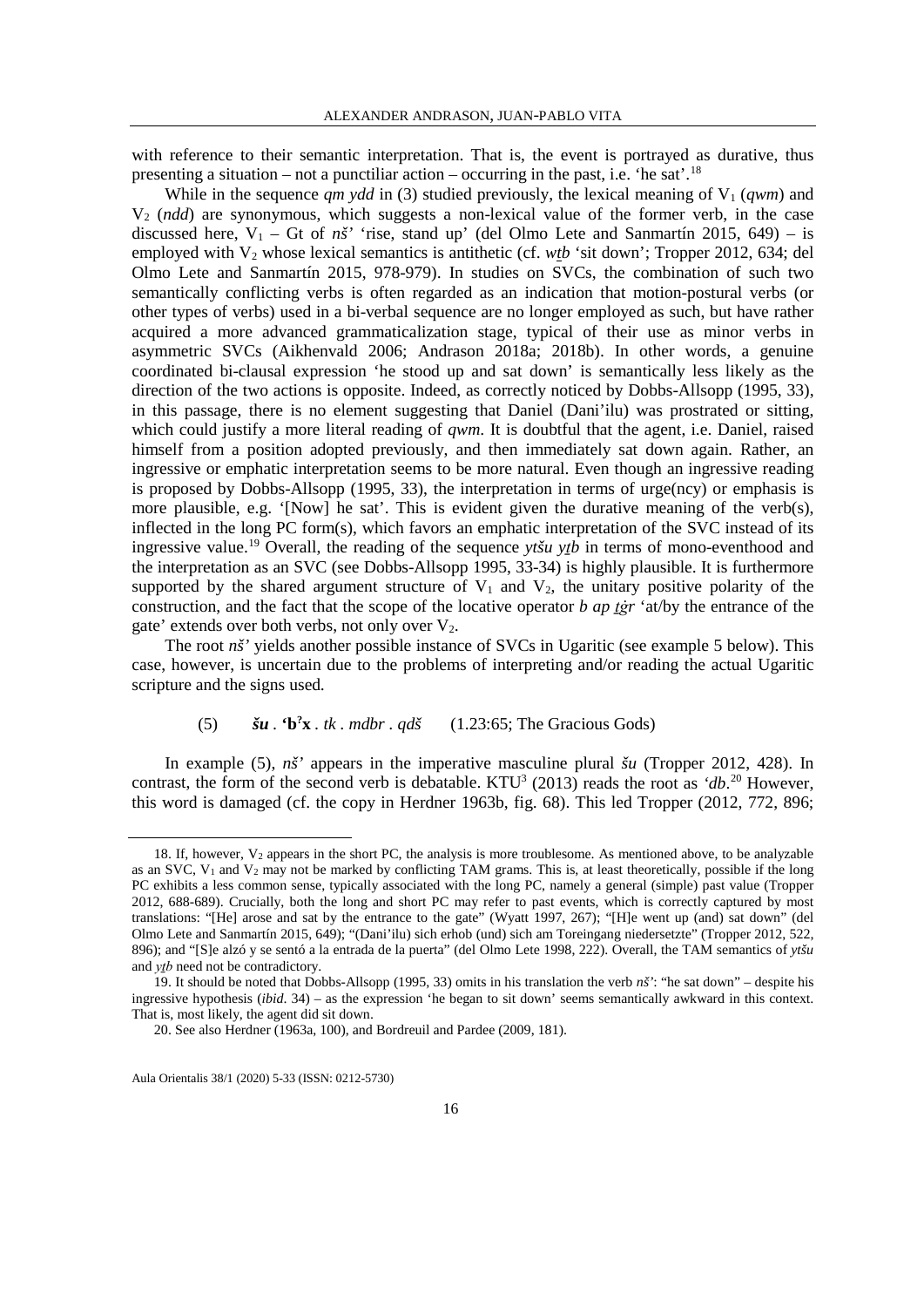2008, 15) to read it as a root with the radical *b*, thus as *'bx*, which allows for its interpretation as *'br*  'pass, go through'. If this latter reading is correct,  $V_2$  could be another imperative. Both verbs would thus agree in their TAM marking. They would also be inflected in the same person, number and gender, sharing their 2nd ms.pl. referent. This interpretation is indeed postulated by Tropper (2012, 772, 896) as is evident from the following translation: "Auf! Zieht fort (?), mitten hinein in die heilige Steppe" (*ibid*. 896). There are no internal arguments that would be separately projected by V1 and V2. Furthermore, the operator of place *tk mdbr qdš* 'right in the middle of a holy step' may extend its scope over the entire  $SVC - it$  need not operate only over  $V_2$  by which it is headed. Given the typical TAM values that are grammaticalized in SVCs built around the motion/postural verb 'stand up', interpretations in terms of ingression/inception or emphasis are possible. However, the latter (i.e. emphasis) seems to be more likely given the overall context of the passage: "Now/come on, pass right in the middle of a holy step". According to Tropper (2012, 896), in this example,  $V_1$  functions as an interjection or particle comparable to 'auf!' in German. It would thus attest to a further stage on the grammaticalization path of SVCs, in which minor verbs in asymmetrical SVCs develop towards non-verbal entities such as discourse markers, particles, or interjections. Indeed, one of the most common contexts of this relatively common evolution concerns imperatives. One should, however, note that during that process, original minor verbs gradually eliminate their inflections, adopting one invariant form, often the one that is identical (or similar) to the morphologically simplest form (Andrason 2018a).<sup>21</sup> Since in (5), *šu* is inflected in the plural (Tropper 2012, 428), thus maintaining the original person, number and gender marking – clearly distinct from the morphologically simplest form, the  $2<sup>nd</sup>$  ms.sg. – it is unlikely that the stage of a particle, discourse maker, or interjection has already been reached.[22](#page-12-1)

A different class of SVCs in Ugaritic is built around yet another motion-postural verb as their minor verb. The verb in question is the root *ndd* 'go, move; hurry, rush, launch oneself' (del Olmo Lete and Sanmartín 2015, 611-612).

| (6) | $\ldots$ ndd<br>$y'$ šr. w yšgynh               | $(I.3.I:8-9; Ba'lu Myth)$           |
|-----|-------------------------------------------------|-------------------------------------|
| (7) | $l$ pnnh $y$ dd $w$ yqm<br>l p'nh. ykr' . w yql | $(1.10.II.17-18; Ba'lu and 'Anatu)$ |

In example (6), a possible SVC contains the minor verb  $V_1$  *ndd* inflected in the SC of the N stem (*naddada* < \**nandada*) (Gordon 1965, 115, 120; Tropper 2012, 534, 677), and the PC (either short or long) of *'šr* (Tropper 2012, 691). The literal meaning of the N stem of *ndd* is debated although most analyses (or translations) relate it to some type of motion (cf. *'*sich hinstellen' in Tropper 2012, 534, 691; 'arise' in Pardee 1997, 250), possibly accompanied by a nuance of rushing, hurrying up or being busy (cf. 'launch oneself, hurry, rush' in del Olmo Lete and Sanmartín 2015, 612; 'aprestarse' in del Olmo Lete 1998, 67; and 'busy oneself' in Wyatt 1998, 70). There is more in agreement with regard to the lexical semantics of the major verb *'šr*, which means 'serve (drink), offer drink, give a banquet' (Gordon 1965, 120; Pardee 1997, 250; Tropper

 <sup>21.</sup> Such a form can also be used outside SVCs (Andrason 2018a).

<span id="page-12-1"></span><span id="page-12-0"></span><sup>22.</sup> Another criterion could involve prosody. That is, particles, discourse markers, and interjections are usually separated from the major verb and its clause by a pause (or other prosodic means), which stands in contrast to SVCs where the two verbs tend to exhibit a more coherent prosodic pattern (Andrason 2018a).

Aula Orientalis 38/1 (2020) 5-33 (ISSN: 0212-5730)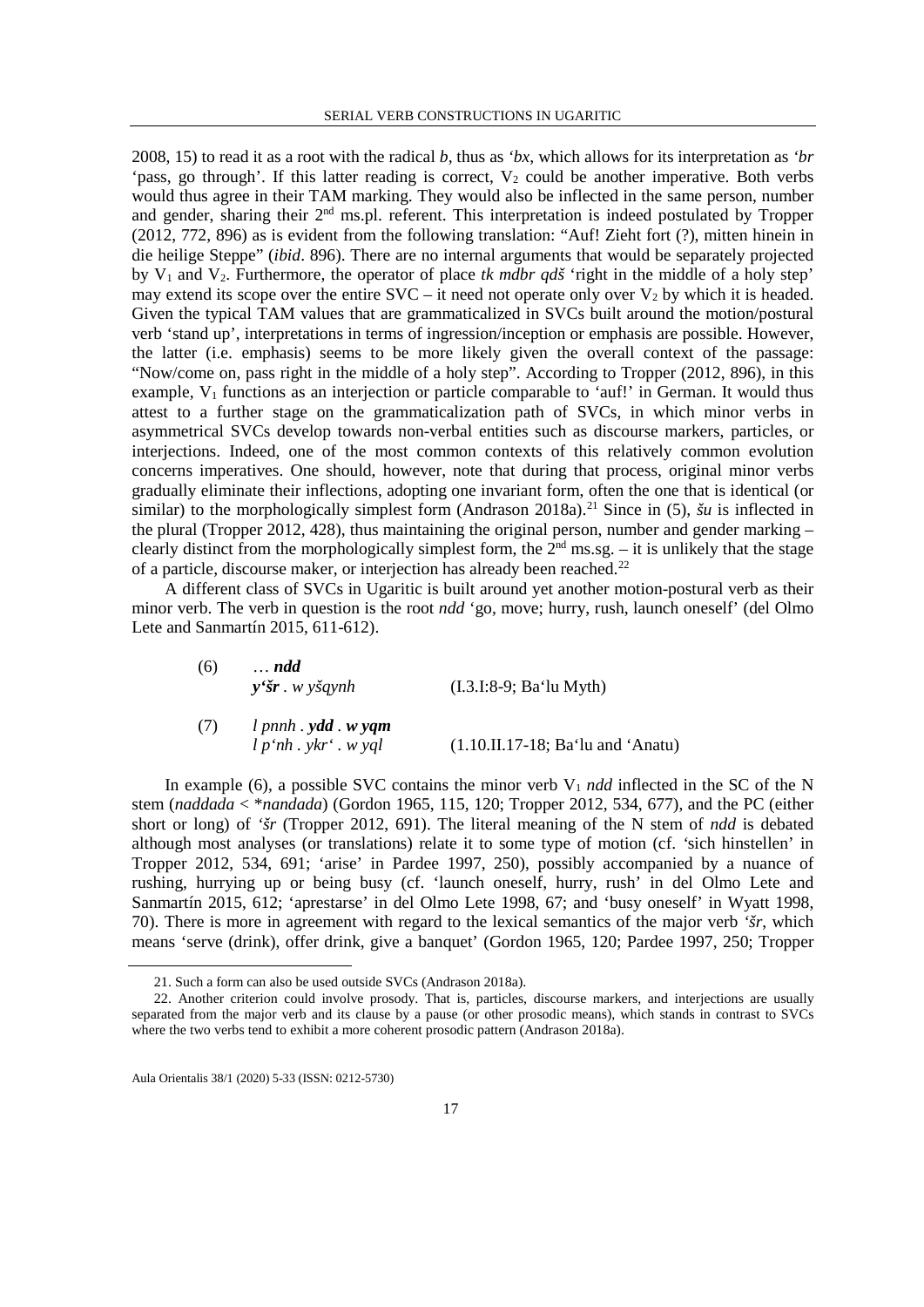2012, 556; del Olmo Lete and Sanmartín 2015, 185). If *y'šr* is a short PC form, both verbs would be inflected in non-conflicting TAM grams, referring to a perfective past event. This punctiliar past reading of *ndd* and *y'šr* – as well as that of the following PC *w yšqynh* verb (which is indeed, most likely, a short PC variant; Tropper 2012, 222) – is evident in various translations: "he busied himself and poured and gave him to drink" (Wyatt 1998, 70), and "Se aprestó a convidarle y le ofreció de beber" (del Olmo Lete 1998, 67). As is typical of SVCs,  $V_1$  and  $V_2$  appear in the same person, number, and gender, namely, the 3rd ms.sg. (Tropper 2012, 222), sharing their subject argument too. The positive polarity is unitary – the event occurred. The verbs appear contiguously, with no overt marker of clause combining, whether those of syntactic dependency or coordination. Overall, rather than involving two separate events – going/launching-oneself/positioningoneself/arising and serving (cf. 'he arises, serves…; Pardee 1997, 250), the construction likely depicts a single event, presenting it as ingressive ('he began to serve'; Gordon 1965, 115, 120; see also del Olmo Lete and Sanmartín 2015, 612), or tinting it with a nuance of urge and rush ("he rushed to invite him" in del Olmo Lete and Sanmartín 2015, 612; and "Se aprestó a convidarle' in del Olmo Lete 1998, 67). In its inceptive function, *ndd* would be synonymous to *qwm* and *nš'* discussed above (for this view, see Gordon 1965, 119). In the sense of rushing and hurrying, *ndd* would yield SVCs similar to those built around the minor verb *hwš* (see further below in this section).

Example (7) contains another possible case of SVC built around the root *ndd*. This time, however, the minor verb appears in a PC form *ydd*. As in all examples analyzed thus far, the major verb (the root *qwm* 'stand up') is also inflected in PC, appearing as *yqm*. Both forms could be the short type of PC (cf. the comparable form *tdd* analyzed by Tropper as the short PC; 2012, 626). The interpretation of *ydd* and *yqm* as the short PC can also be deduced from several translations where both verbs are rendered through the simple past grams in English, German, or Spanish, fully compatible with a perfective reading typical of that Ugaritic form: "he hurried and stood" (Wyatt 1998, 157), "…trat er hin und richtete sich auf" (Tropper 2012, 779); and '…se apresuró…' (del Olmo Lete 1998, 132). Accordingly,  $V_1$  and  $V_2$  are marked by the same TAM gram. The two verbs also concord in person, number and gender. They share the external subject argument, referring to the same agent – Ba'lu. The locative phrase *l pnnh* 'before her / before her face' (cf. Tropper 2012, 778) may be interpreted as operating over both verbs, not only over  $V_1$ , as is patent in the following translations: "before her he prepared to stand up" (del Olmo Lete and Sanmartín 2015, 612); "Ante ella se apresuró a alzarse" (del Olmo Lete 1998, 132); and "Vor ihr Angesicht trat er hin und richtete sich auf" (Tropper 2012, 779).<sup>[23](#page-13-0)</sup> Crucially, given the motion-postural meaning of V<sub>1</sub> *ndd* (i.e. 'go/position-oneself') – or its alternative value of harrying, which also involve a motion element of going, walking, and changing place – the subject referent was already standing at the moment where he appeared in front of Virgin 'Anatu, if *ydd* were understood lexically and not as a part of an SVC. Therefore, the use of *qwm* 'stand' as an expression of a subsequent event would be implausible. The referent would need not stand up as he was already standing (cf. a similar argumentation for example (3) above). As a result, the more likely interpretation is in terms of mono-eventhood, with the main action expressed by  $V_2$  *qwm* 'stand' and its aspectual (ingressive or inchoative) or modal (urgency, rapidness) modification provided by  $V_1$  *ndd*. Such reading in terms of mono-eventhood may indeed be captured by several translations: "he prepared to stand

<span id="page-13-0"></span> <sup>23.</sup> Contrast the translation "to her he hurried and stood" proposed by Wyatt (1998, 157), where the scope of the locative extends only to the first verb.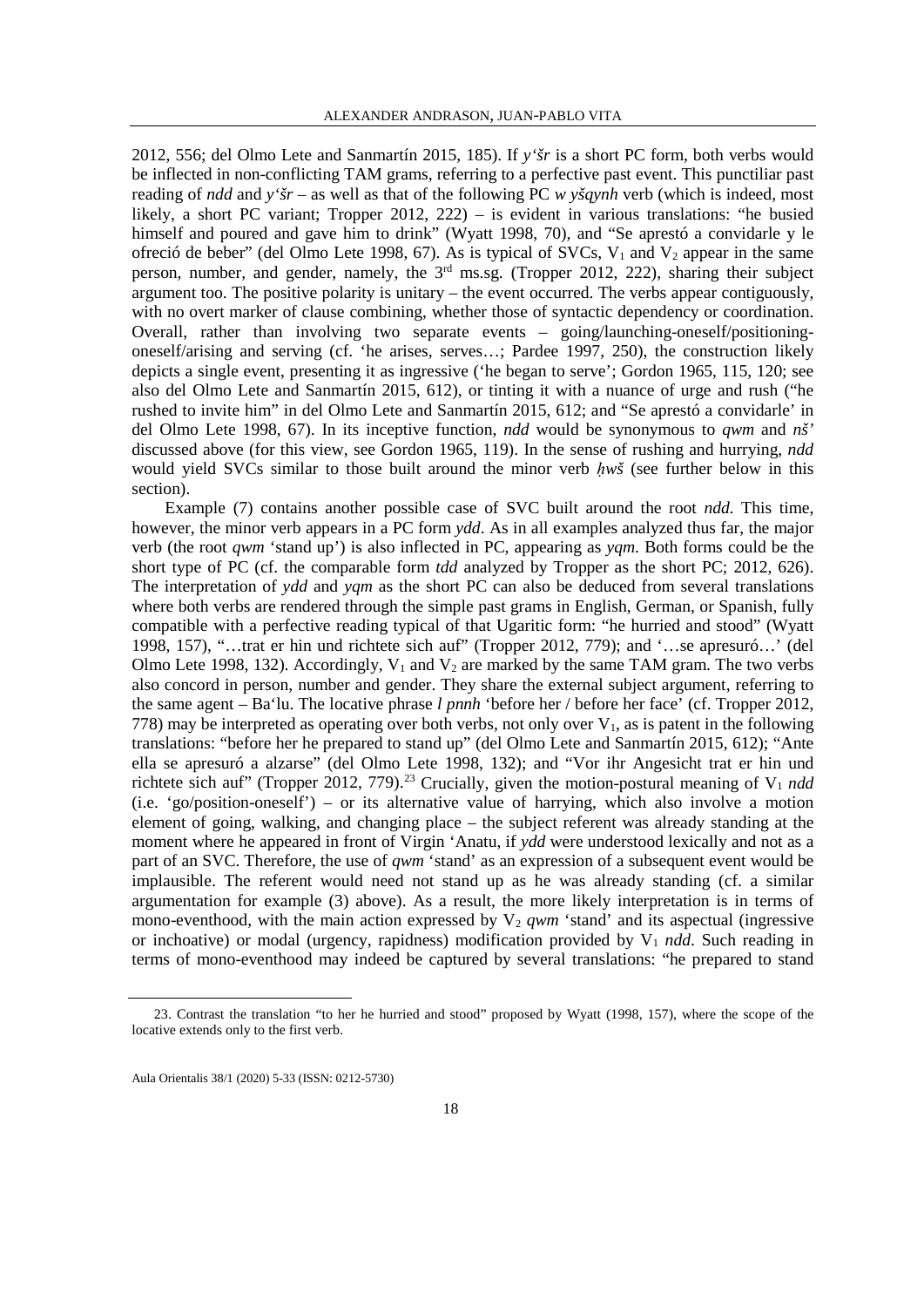up" (del Olmo Lete and Sanmartín 2015, 612) and "se apresuró a alzarse" (del Olmo Lete 1998, 132). Alternatively, if the nuance of harrying is more relevant, one could propose the following rendering: "he hastily stood up in front of her". On the other hand, even though the analyzed structure complies in many aspects with the prototype of SVCs, it also exhibits an overt marker of clause combining  $-w$ . Nevertheless, if the above analysis is correct, and the construction conforms with the requirement of mono-eventhood, this marker would be empty. In other words, the sequence *ydd w yqm* is, most likely, not a case of true coordination, but rather a less canonical SVC in which the clause-combining marker is a dummy, atavistic remnant, and the whole structure a pseudo-coordination (cf. Dobbs-Allsopp 2009) – as was also the case in example (3).

The passage in (7) can also be interpreted in a different manner. Instead of analyzing the sequence *ydd w yqm … ykr' w yql* as composed of an SVC (with the minor verb *ndd* and the major verb *qwm*) and two following full lexical verbs, it is possible to read it as a full verb *ndd*, followed by an SVC (composed of the minor verb *qwm* and the major verb *kr'* 'fall down') and another full lexical verb *qyl* 'fall down' (Tropper 2012, 645). The entire chain would again involve four PC forms – arguably, all of the short type. The SVC would be *yqm… ykr'*, connected to the two other verbs by means of two coordinators *w*. The SVC itself would thus fail to exhibit any overt marker of clause combining. However, in contrast to all the examples analyzed thus far, this SVC would be discontinuous –  $V_1$  being separated from  $V_2$  by the locative phrase *l p'nh'* at her feet', which would operate over the entire SVC. The idiomatic translation would read accordingly: "to her he hurried / and at once (now) he bowed at her feet and fell down". As a result, the three events would be overtly coordinated in a sequential manner – the two *w* being true coordinators. Under this interpretation, instead of an SVC built of *ndd*, we would be dealing with a new case of the *qwm*  SVC. This interpretation seems less plausible than the one discussed in the previous paragraph. It has not been reflected in the translations developed by other scholars.

Another group of SVCs draws on the most common – and perhaps the most general – predicate of motion in Ugaritic, the verb *hlk* 'go'. We have identified three possible cases of SVCs with this verb:

| (8)  | $b'l$ . ytlk. w ysd                             | $(1.12:1:34;$ The Devourers)    |
|------|-------------------------------------------------|---------------------------------|
| (9)  | $tk \cdot w \, tr \cdot b$ []                   | (1.10:III:17; Ba'lu and 'Anatu) |
| (10) | $lk$ .<br>$\mathbf{h}$ rg. $ar[b^{\prime}]$ ymm | (1.13.4; Hymn to 'Anatu)        |

In example (8), the root *hlk* is likely inflected in the long PC of the Gt stem (Tropper 2012, 520, 689), thus conveying an iterative sense typical of that gram, literally translatable here as 'he went around'. This V1 *ytlk* is linked to another verb inflected in the long PC, *yṣd* of the root *ṣw/yd* 'go around hunting, wander around hunting' (Tropper 2012, 645), which, like the previous form, expresses, in this example, an iterative past meaning 'he hunted'. The same past durative interpretation was postulated by Verreet (1988, 43; see also 34-42). Thus, both verbs are marked for the same TAM gram. They are also inflected in the same person, number, and gender – specifically, the  $3<sup>rd</sup>$  ms.sg. – sharing their subject argument, Ba'lu. Even though the sequence is composed of two inflected verbs linked by  $w -$  as mentioned previously, a typical clausecombining marker in Ugaritic – it does not represent two individual and separate events, whether consecutive or overlapping: 'he went around and (then / at the same time) hunted'. Rather, we are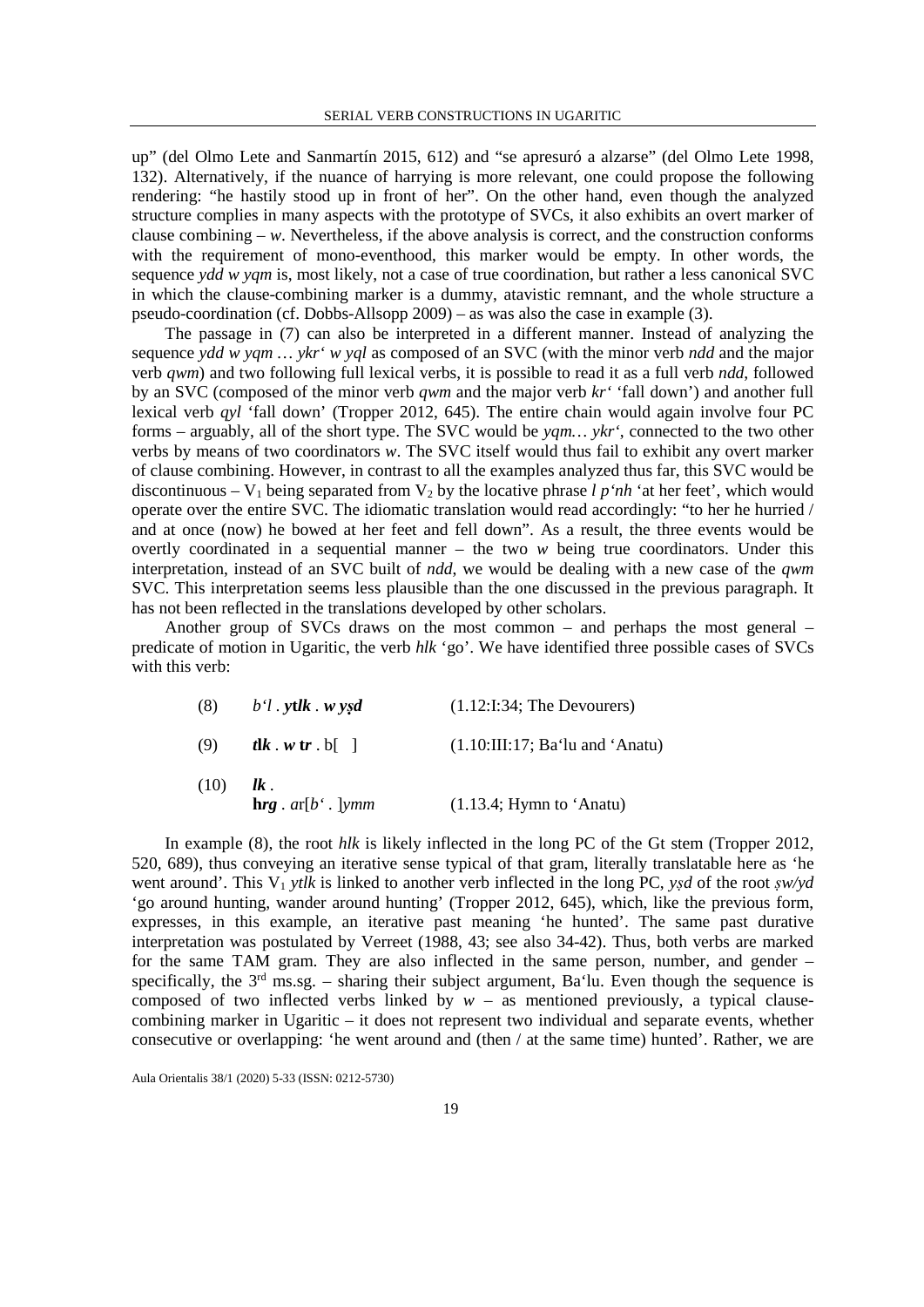dealing with a single iterative or durative event of going around hunting. This interpretation is accurately captured by several scholars: "Baal went a-hunting" (Watson 2004, 325); "Baal went out hunting" (Wyatt 1998, 164); and "Ba'al geht herum auf die Jagd" (Verreet 1988, 43). The unlikelihood of a bi-event reading in terms of coordination further stems from the highly similar lexical values of the two verbs. As usual, the unitary polarity is positive. Moreover,  $V_1$  and  $V_2$  do not host separate internal arguments or adjuncts, including operators of time and place. It is possible that, being the minor verb of the sequence, *hlk* encodes the iterative nuance of the expression, as is the case of SVCs and periphrases built around *hlk* in Biblical Hebrew, which express continuity (Lambdin 1971, 232-233). This would agree with the semantics of the long PC used in this example. Indeed, the SVC with the minor verb *hlk* would prompt the iterativity in a more explicit – perhaps redundant – manner. A possible translation could be: "[As] he was (going) hunting, he «came to the edge of the desert»" (the latter part of the translation draws on Wyatt 1998, 164; see also del Olmo Lete 1998, 139).

An SVC found in example (9) is less canonical than the cases discussed thus far. The sequence *tlk w tr* contains two verbs:  $V_1$  *tlk* – i.e. the root *hlk* inflected in the 3<sup>rd</sup> fm.sg. of PC, meaning literally 'she went' (Tropper 2012, 625); and V<sub>2</sub> tr which, violating the criteria of verbal serialization, appears in a nominal form – the infinitive of *twr* 'turn' (Tropper 2012, 483-484). However, as in Biblical Hebrew, Phoenician, and Canaano-Akkadian (van der Merwe and Andrason 2014; Piquer Otero 2013) the Ugaritic infinitive absolute can be used fientively – not only nominally.[24](#page-15-0) In such cases, even though not inflected morphologically, and failing to concord in person, number, and gender with an external argument, the infinitive absolute appears with its nominal or pronominal subject (Gordon 1965, 80; Segert 1984, 93; Sivan 1997, 123-126; Tropper 2012, 491-493). Overall, the infinite absolute used in such a manner is understood as a (semi) finite form in Semitic (van der Merwe and Andrason 2014; Piquer Otero 2013), which, as a result, does not rule out its presence in SVCs. In other words, being a semi-fientive verbal form, the infinitive absolute may yield "semi" – i.e. less canonical – SVCs. One common type of the finite uses of the infinitive absolute (be it in Semitic in general or in Ugaritic specifically) involves its presence in narrative, where the infinitival form introduces comments, digressions, and specifications, functioning as 'complementation units' (van der Merwe and Andrason 2014, 279; Piquer Otero  $2013$ .<sup>[25](#page-15-1)</sup> In such cases, the temporal reference of the infinitive is past. This would harmonize with the TAM interpretation of the verb *tlk*, in terms of a past tense, which is reflected *à la lettre* in most translations: "She went and turned" (Wyatt 1998, 159); "she went and escaped" (del Olmo Lete and Sanmartín 2015, 331); "Marchó y escapó" (del Olmo Lete 1998, 134); and "…ging los und zog umher" (Tropper 2012, 484). As a result, although the morphological marking of  $V_1$  and  $V_2$  is different, the two verbs would appear in compatible TAM grams – PC in a past sense, and the infinitive in a narrative (and, hence, past) function. Furthermore, as is typical of SVCs, the verbs *tlk* and *tr* share their subject referent – the Virgin 'Anatu – even though the latter is not morphologically marked for subject. The polarity is also unitary or positive, to be exact. Additionally, the two roots (i.e. *hlk* and *twr*) exhibit nearly overlapping lexical semantics: both involving motion. This may further motivate the interpretation of this example in terms of monoeventhood – rather than as two separate events. It should, again, be noted that the sequence exhibits

<span id="page-15-0"></span> <sup>24.</sup> This use of the infinitive (absolute) in fientive functions (narrative and/or modal) is relatively common in ancient and classical Semitic, being attested in Akkadian, Phoenician, Ugaritic, Canaano-Akkadian, and Biblical Hebrew.

<span id="page-15-1"></span><sup>25.</sup> Inversely, in Ugaritic the narrative infinitive absolute usually fails to introduce narrative foreground or the events of the main story line.

Aula Orientalis 38/1 (2020) 5-33 (ISSN: 0212-5730)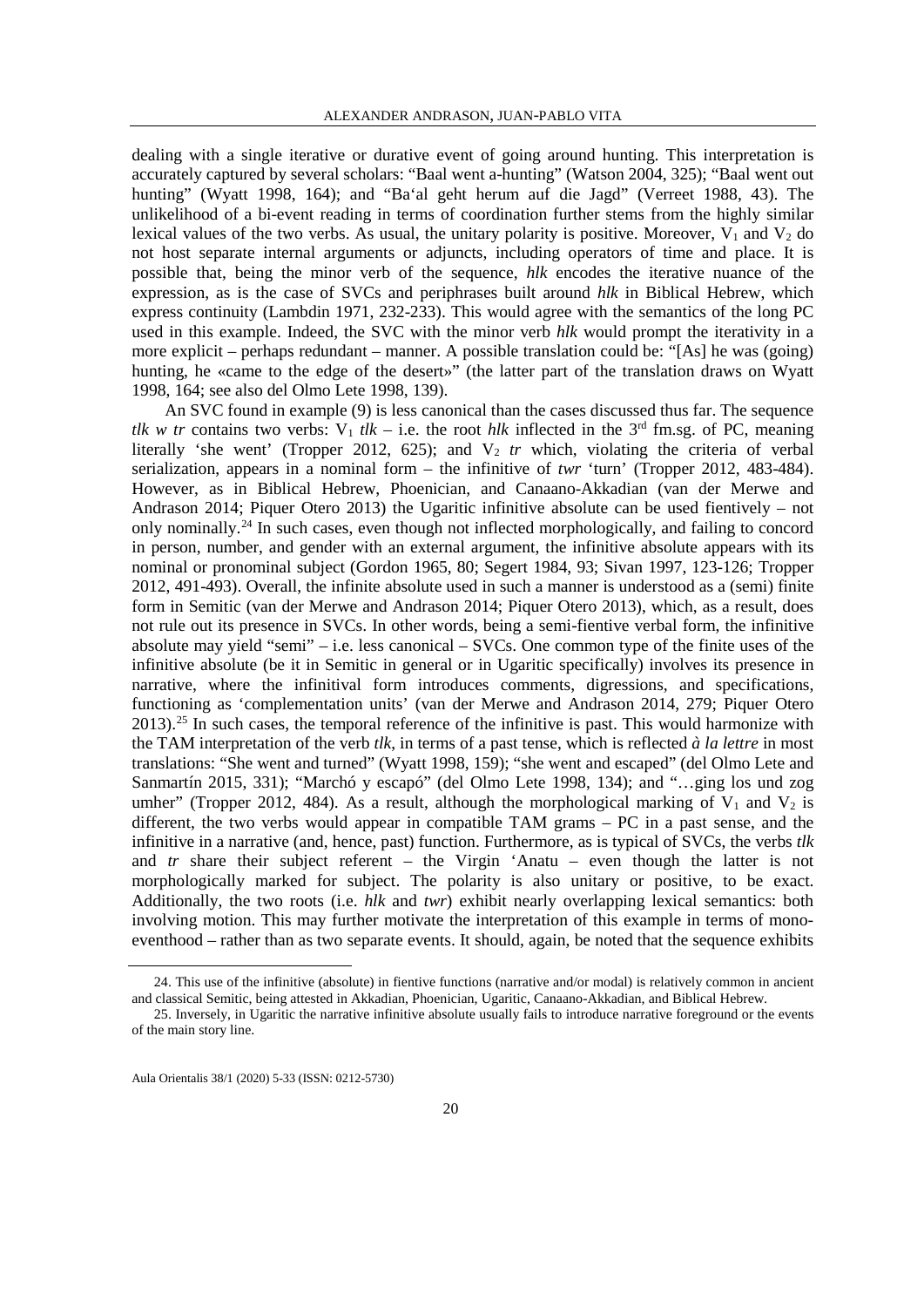*w* – a possible clause-combining marker. As was the case with the other examples of *w* discussed above, *w* is not a true coordinator or dependency marker. Instead, it acts as an empty or dummy element that does not contribute to the meaning of the construction.

It is unlikely that, in (9), the minor verb *hlk* contributes to the major verb by profiling its continuity and duration, which was the interpretation proposed in (7) above. Rather, *hlk* exploits another common value associated with the verb 'go' in SVCs across languages. This value is the expression of instantaneity, ingression, or inception. In those functions, a minor verb 'go' adds nuances of urgency and insistence, "emphasizes the telicity, completeness, and perfectivity of the event expressed by  $V_2$ " (Andrason 2018b, 38), or as far as inanimate subjects are concerned, suggests that "the action was performed willingly, on purpose, or against the interest of the speaker or the addressee" (*ibid*.). This value is also attested in Semitic languages, e.g. in Arabic where sequences with *rāḥ* express an instantaneous, ingressive, or inceptive aspect (Hussein 1990, 349). All such aspectual and modal interpretations are plausible in the discussed example. To conclude, to translate this example, a periphrasis with 'go and + verb' in English is a useful option, since this structure may exhibit properties of pseudo-coordination or less canonical SVCs, and often offers similar aspectual and modal connotations as those postulated for the Ugaritic construction.

Example (10) illustrates one of the most common uses of the motion verb 'go' in SVCs across languages – its presence in imperative chains (see example 5 analyzed previously). In this example, the form *lh* is the imperative of the root *hlk*, 'lit. go!'. It heads another imperative form – *hrg* 'kill!'. The two verbs are marked by the same TAM gram and are inflected in the same person, number and gender, being directed to the 2<sup>nd</sup> person masculine singular. Their referent is thus identical. The two verbs are linked asyndetically with no overt marker of clause combining, such as *w*. This inflectional congruence (cf. Tropper 2012, 896) and asyndetic profile are visible in the translation offered by del Olmo Lete and Sanmartín (2015, 332): "go, kill". Tropper (2012, 896) suggests, however, that in examples like this one, *lk* approximates an interjection 'los!', translating the fragment in question as: "Los! Töte vie[r] Tage hindurch". In fact, the grammaticalization of minor verbs found in SVCs as a discourse particle, including verbs of motion such as 'go' and thus *hlk* – which could then be used outside SVCs – is a common crosslinguistic phenomenon. It is especially pervasive in an imperative context. That is, the imperative of a minor verb in SVCs tends to develop into a particle, discourse marker, or interjection. In cases where it occurs with another imperative verb, an example may be ambiguous, i.e. as an SVC or as a major verb accompanied by a particle. Usually, the particle is uninflected (the same form being employed with all the persons, while in a canonical SVC the minor verb is inflected) and separated by a pause (or other prosodic means) from the major verb and its clause (contrary to an SVC where the two verbs tend to exhibit a more coherent prosodic pattern; cf. Andrason 2018a). In cases where the imperative is formally undistinguishable from the particle (e.g. masculine singular in Ugaritic) and prosody is not reflected in writing, the example is ambiguous. As a result, (10) can be interpreted both as an SVC or – its more advanced evolutionary stage – a particle heading a main verb.

The last possible case of Ugaritic SVCs built around motion and/or postural verbs is more problematic as the minor verb allows for two interpretations (Tropper 2012, 634, 646): either as a motion/postural verb  $y\bar{z}$   $\leftrightarrow$   $w\bar{z}$ *b* 'sit down, sit, be sitting' (e.g. Wyatt 1998, 238) or a motion verb *twb* 'return, come back' (e.g. Verreet 1988, 200).

(11) 
$$
w
$$
 *tt b* . *tr hs*{ $\lambda$ } *nn* . *b d*'*t* (1.16:VI:10; Kirta Epic)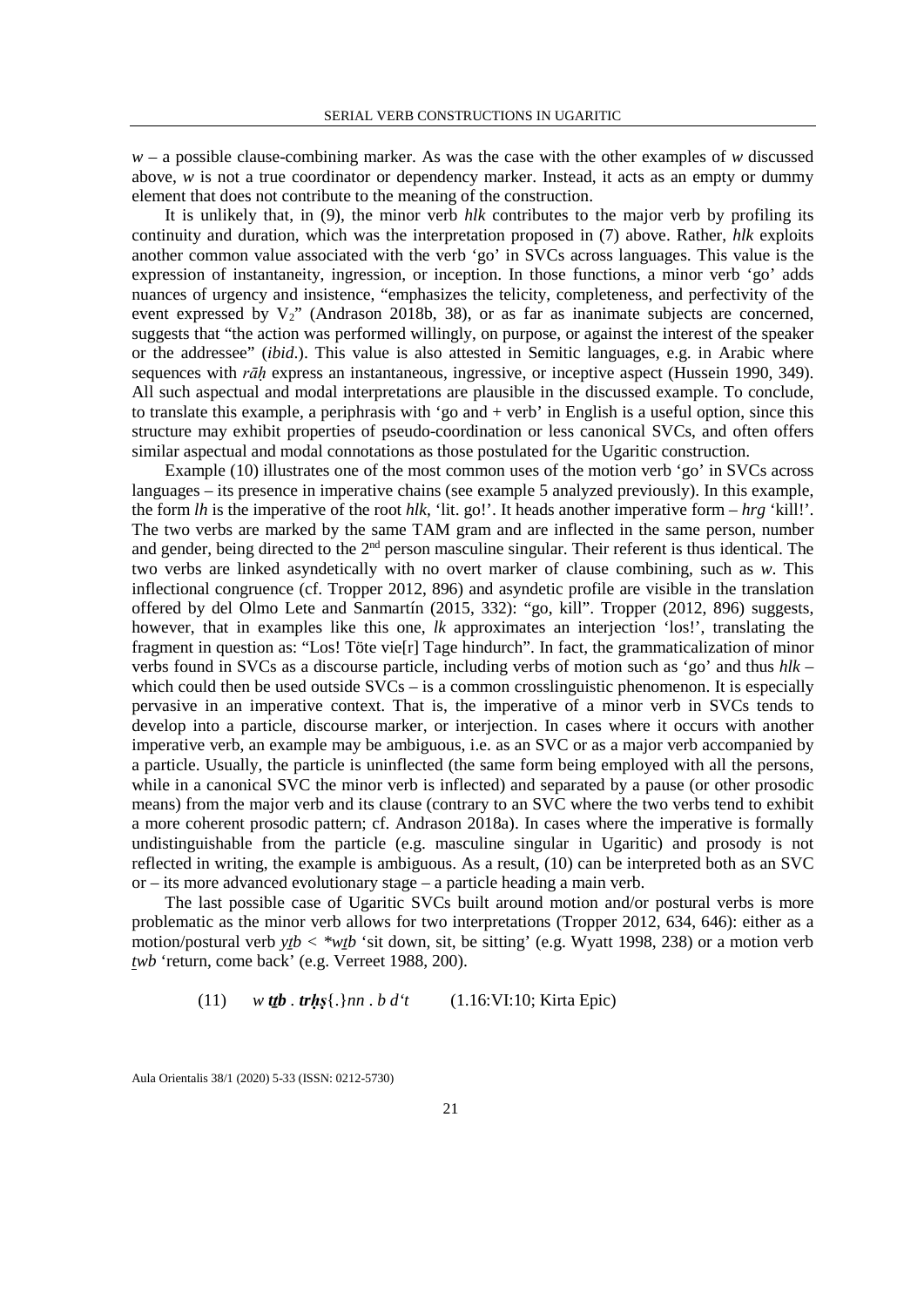In example (11),  $V_1$  can be the PC either of the two roots mentioned above (Tropper 2012, 634, 646) used in a simple past sense, lit. 'she sat down' (Wyatt 1998, 238; cf. Pardee 1997, 250) or 'she came back' (Verreet 1988, 200). The major verb  $V_2$  is also inflected in the PC with a past tense meaning 'washed' (Verreet 1988, 200; Wyatt 1998, 238; del Olmo Lete 1998, 203; del Olmo Lete and Sanmartín 2015, 882; Tropper 2012, 896). Accordingly, both verbs appear in compatible  $-$  likely identical – TAM grams. They are also inflected in the same person, number and gender – the 3rd person singular feminine (Tropper 2012, 634, 646), sharing their external, subject argument. No overt marker of clause combining is found  $-V_1$  and  $V_2$  appear asyndetically and contiguously. In fact, the marker *w* appears at the beginning of the line, thus heading the entire SVC, which is accurately preserved in several translations: "And she sat down" (Wyatt 1998, 238); "Und wiederholt wäscht sie ihn" (Verreet 1988, 200); and "y repetidamente le lavó del sudor" (del Olmo Lete 1998, 203). The marker *w* therefore operates over the entire SVC, relating it to the previous passage. The two verbs do not host separate object arguments or adjuncts, including operators of time and place. Even though the suffixed direct object -*nn* 'him' (Verreet 1988, 200; Tropper 2012, 222-223) is projected by  $V_2$  and marked only on that verb, and the prepositional phrase *b d't* 'of [his] perspiration/sweat', seems, at least literally, to apply to  $V_2$ , both may also operate over the entire SVC. For such a scope of governance to be grammatical, the first verb cannot be understood in its literal sense but must be read as a minor verb in an SVC. In any case, there are no operators or adjuncts that would extend only over  $V_1$ . The polarity is unitary – and positive. Furthermore, as is common in asymmetrical SVCs, the valency pattern is determined by the major verb.

Overall, in light of the above, it is likely that the two verbs (i.e. *tṯb* and *trḥṣ*) do not represent two independent events, 'sitting down/returning' and 'washing',<sup>26</sup> but rather form a single event of washing, which occurred repetitively or continuously. This would agree with the common grammaticalization pattern of postural verbs such as 'sit' and motion verbs such as 'return' in SVCs and other verbal structures. The former commonly develop into markers of a progressive and continuous aspect, subsequently generalized for iterative and habitual activities. The latter yield iterative and habitual constructions (Bybee, Perkins and Pagliuca 1994). Indeed, in Semitic, the verb 'return' has often been used to derive a repetitive or frequentative meaning, including in SVCs, e.g. in Arabic where *'ād* as a minor verb encodes continuity and iterativity (Hussein 1990, 349). Such a continuative or iterative nuance has correctly been captured by most translations: "Und wiederholt wäscht sie ihn ja vom Schweiß" (Verreet 1988, 200); "Wiederholt wusch sie ihn vom Schweiß (rein)" (Tropper 2012, 896); "and repeatedly she washed him" (del Olmo Lete and Sanmartín 2015, 882); "y repetidamente le lavó del sudor" (del Olmo Lete 1998, 203).

A different class of potential cases of SVCs in Ugaritic involve bi-verbal sequences with the root *ḥwš* 'hurry up, hasten'. There are four possible examples of this type, occurring in four consecutively verses: <sup>[27](#page-17-1)</sup>

<span id="page-17-0"></span> <sup>26.</sup> See the translations proposed by Pardee (1997, 250) and Wyatt (1998, 238), respectively: "She comes back (or: sits down), washes him of his perspiration" and "And she sat down and washed him free of sweat".

<span id="page-17-1"></span><sup>27.</sup> We follow the readings proposed in KTU3, with the exception of line 54. In their description and analysis of the tablet, Smith and Pitard (2009, 530) read that line as *ḥš trmmn px*[ ] and comment the following (*ibid*. 534): "px[ The first letter is composed of only two horizontal wedges, making it a  $/p/$ . This, of course, might be a scribal error for the three-wedged /h/, as proposed by CTA and CAT, and followed here". The last word in line 54 could thus be read in parallel to the last word of line 52.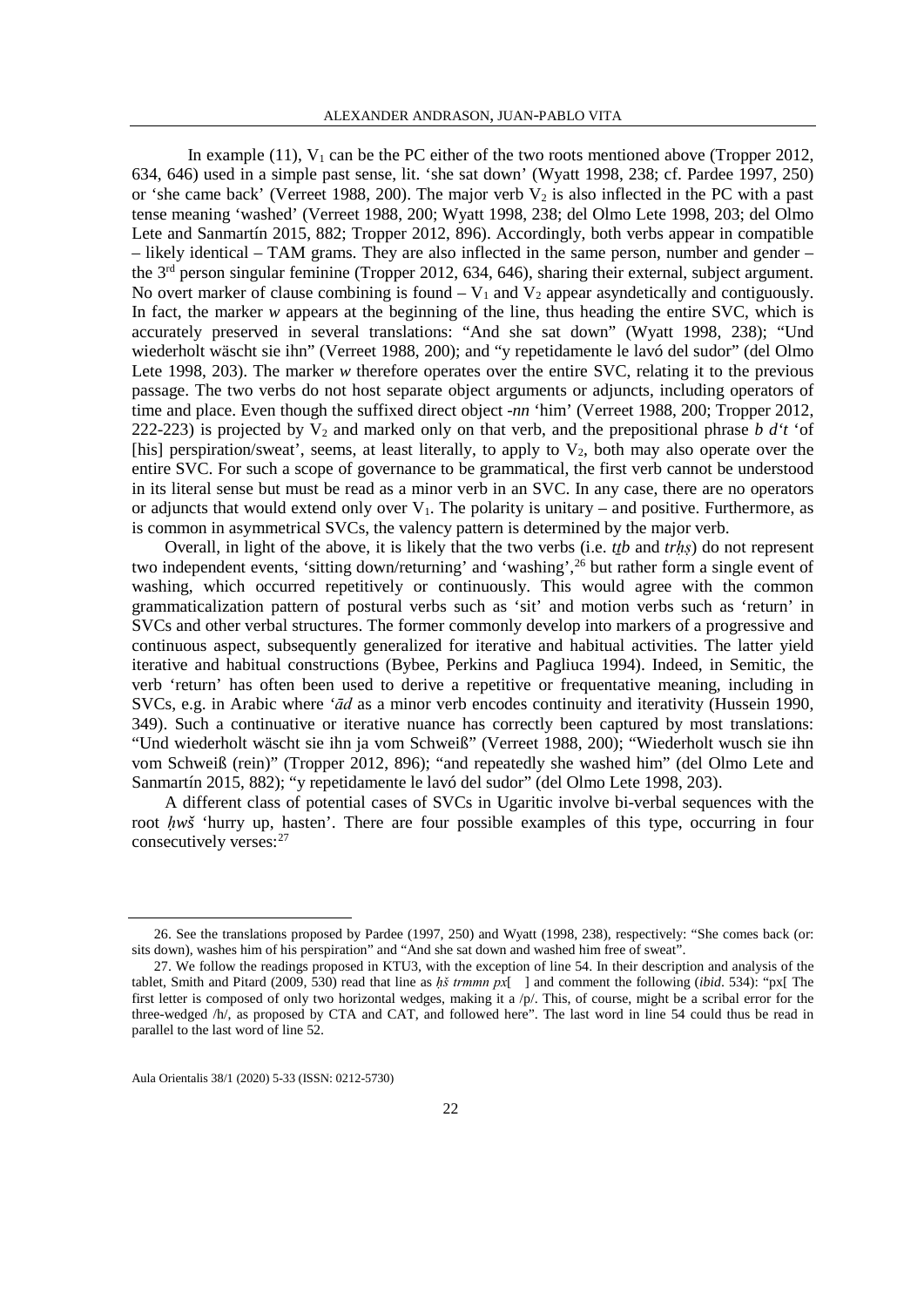- (12) a. **ḥš** *. bhtm* . **[t]b[nn]**
	- b. *ḥš . rmm . hk*[lm]
	- c.  $h\check{s}$ . *bhtm*.  $tbn[n]$
	- d. *ḥš . trmmn . h*! *k*! [lm] (1.4:V:51-54; Ba'lu Myth)

In each of the above cases,  $V_1$  appears in the imperative  $h\tilde{s}$ , lit. 'hurry up!' (Verreet 1988, 120; Tropper 2012, 647, 896), which is followed by  $V_2$  of the root *bny* 'build' (12.a, 12.c) or *rym* 'erect, construct' (12.b, 12.d).

In  $(12.a)$  and  $(12.c)$ ,  $V_2$  *tbnn* is most likely inflected in the modal type of PC, the so-called 'energicus I' (Verreet 1988, 120; Tropper 2012, 499). However, the damaged text in (12.a) could also stand for the imperative of the same root, i.e. *bn-(n)* (Tropper 2012, 663), reconstructed by analogy to the pair *rmm – trmmn* in (12.b) and (12.d), instead of the reconstruction *tbnn* proposed in KTU<sup>3</sup> (2013, 20) by analogy to (12.c).<sup>28</sup> As a result,  $V_1$  and  $V_2$  would be marked by either an identical TAM category (i.e. the imperative) or by compatible TAM grams  $-V_1$  by the imperative and  $V_2$  by the modal PC, which can be used in deontic and directive functions as is typical of a genuine imperative. The two verbs also share their subject referent: the imperative appears in the masculine singular form directed to the  $2<sup>nd</sup>$  person, while the modal PC is inflected in the  $2<sup>nd</sup>$  sg.ms. In other words, the command is addressed to the same person. In both instances,  $V_1$  and  $V_2$  do not appear contiguously but are separated by the noun *bhtm* 'houses' (del Olmo Lete and Sanmartín 2015, 244) – the direct object projected by the argument structure of the major verb *bny*. As is common across languages, the valency pattern of the entire SVC draws on the valency of the major verb. The positive polarity is unitary. There are no temporal, locative, or instrumental operators whose scope would be limited to one verb – whether  $V_1$  or  $V_2$ . No formal markers of clause combining, either dependency or coordination, are present – the two verbs appear asyndetically.

The structure of the examples (12.b) and (12.d) is highly similar to the structure of (12.a) and (12.c) analyzed above. The only difference is that in (12.b), the root *rym* appears in the sg.ms. imperative (Tropper 2012, 580), thus fully agreeing with the TAM gram of the heading minor verb *h*<sup>*š*</sup>. In (12.d), the modal PC ('energicus I') of *rym* is used (Verreet 1988, 120; Tropper 2012, 498) in harmony with (12.a) and (12.c). The other difference is the contiguous structure of the sequence, with  $V_2$  following  $V_1$  immediately – i.e. *hš rmm* (12.b) and *hš trmmn* (12.d). This means that, contrary to (12.a) and (12.c), the nominal objects *hk*[*lm*] 'palaces' (del Olmo Lete and Sanmartín  $2015, 330$  – projected by the major verb – appear after V<sub>2</sub>. Again, the argument structure of the SVC is determined by the valency of the major verb.

In all the four cases presented in  $(12.a-d)$ , rather than constituting a separated command, coordinated asyndetically to the commands encoded by the verbs *bnn*, *tbnn*, *rmm*, and *trmmn*, [29](#page-18-1) the imperative *ḥš* modifies each verb and forms with it a single command – and thus a single event. Accordingly, functioning as a minor verb in an SVC, *ḥš* specifies the subsequent directives,

<span id="page-18-0"></span> <sup>28.</sup> Smith and Pitard (2009, 530) read it as *ḥš . bhtm* . [], providing the following comment (*ibid.* 534): "We see no traces beyond the word divider. This is likely because the adhesive securing the modern reconstruction of the broken column has come over the broken edge here".

<span id="page-18-1"></span><sup>29.</sup> See the translation proposed by Wyatt (1998, 104): "Hasten! [Build] a house indeed; hasten! Construct a palace[e]! Hasten! [Let] them build a house; Hasten! Let them construct a pala[ce]".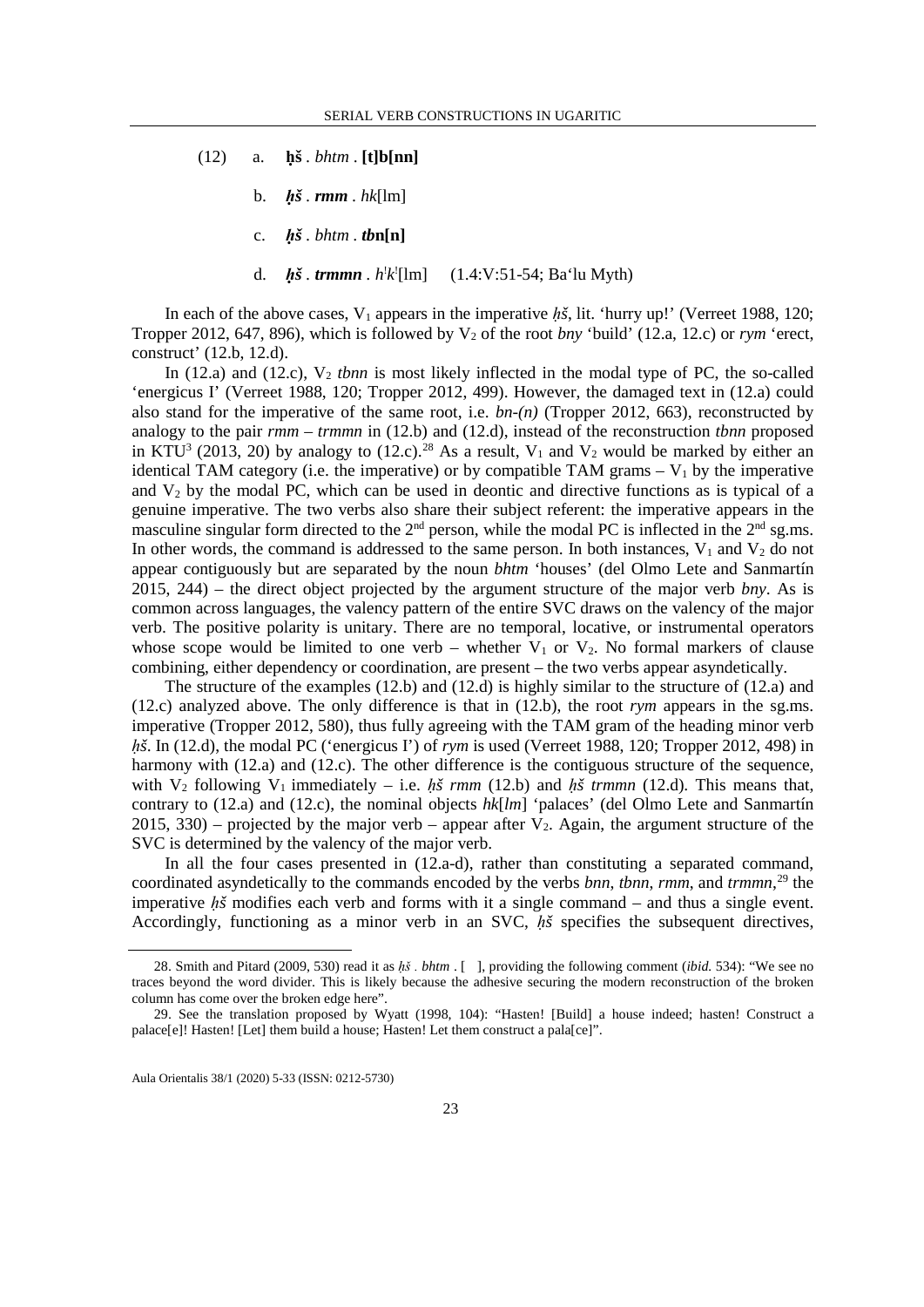determining the manner in which these directives should be carried out. Given the lexical semantics of the root *ḥwš*, it most likely conveys the nuance of rapidness, immediacy, or urgency, similar to the adverb 'quickly' or the expression 'come on' in English. This interpretation is correctly captured in most translations: "Quickly, the house [build]. Quickly erect the pal[ace]. Quickly shall you buil[d] the house. Quickly shall you erect the pal[ace]" (Smith and Pitard 2009, 540); "[De prisa] una casa, Kothar, de prisa alza un palacio; de prisa una casa has de construir, de prisa has de alzar un palacio" (del Olmo Lete 1998, 86); "quickly erect the palace" (Del Olmo Lete and Sanmartín 2015, 370); "B[aue] eiligst ein Gebäude! Richte eiligst einen Pa[last] auf! Eiligst sollst du ein Gebäude bauen! Eiligst sollst du einen Pa[last] erreichen!" (Tropper 2012, 895-896); and "Schnell, baue doch Häuser. [D]u sollst fürwahr Häuser bauen […] du sollst fürwahr Paläste errichten! (Verreet 1988, 120).

Although relatively problematic due to an uncertain interpretation of  $V_2$ , the subsequent case (see example 13 below) may attest to Ugaritic SVCs built around a minor verb with the meaning 'know' and 'be able' – another type of SVCs common across languages (Aikhenvald 2006).

## (13) *b*l *nmlk yd' yl***ḥn** (1.6:I:48; Ba'lu Myth)

The possible SVC in (13) consists of  $V_1 y d'$  and  $V_2 y l h n$ . The former verb,  $y d'$ , is likely the PC of the root *w/yd'* 'know' (Tropper 2012, 633), albeit it could also be a participle of the same root (*ibid*. 896). The parsing and meaning of the latter verb are even more uncertain, although *ylḥn* (or *ylṭn*) is probably the PC of the root *lḥn* 'verständig sein', 'eng, nahe verwandt sein' (Tropper 2008, 64) or 'be shrewd, astute' (del Olmo Lete and Sanmartín 2015, 497, 949). Overall,  $V_1$  and  $V_2$ would (or could) be marked by the same TAM grams. On the one hand, they could be inflected in the short PC expressing a present stative meaning, in Semitic typical of stative and adjectival roots such as  $w/d'$  and *lhn*. On the other hand, they could stand in the long PC, which tends to convey a general present, and epistemic modal, sense, among many other uses (see above in this section; cf. Tropper 2012, 684-694).

The two verbs agree in person, number, and gender, being inflected in the  $3<sup>rd</sup>$  ms.sg., and are correlated with the same general referent 'someone' (cf. Pardee 1997, 269; del Olmo Lete 1998, 112; Tropper 2012, 896) – the one who must or should be made king. Moreover, the verbs *yd'* and *ylhn* form a contiguous chain. They are also linked asyndetically with no overt marker of clause combining. Although most translations render the sequence a coordination of two qualities, which constitutes a stative equivalent of bi-eventhood,<sup>[30](#page-19-0)</sup> an interpretation in terms of mono-eventhood, crucial for an SVC to occur, is also possible. In such a case, the minor verb  $V_1$  would modify the major verb conveying the lexical type of event, in modal terms, as for the ability or capacity, as is typical of verbs of knowing or being able in SVCs crosslinguistically (Aikhenvald 2006). Accordingly, the bi-verbal sequence in (13) would read "one who can/knows how to be *x* (or do *x*)". This reading harmonizes with the translations proposed by Pardee (1997, 269) and Tropper (2012, 896): "Must we not appoint someone as king (who) knows (how) sap flows?" and "Wollen wir nicht jemanden zum König machen, der sich auf ...(?) versteht?", respectively.

Two further cases of SVCs in Ugaritic involve the root *bky* 'cry' (see examples 14 and 15 below) – a verb that is uncommon in SVCs across languages, which, rather than contributing to the

<span id="page-19-0"></span> <sup>30.</sup> See Wyatt (1998, 269): "one who has knowledge and wit"; and del Olmo Lete (1998, 112): "uno inteligente y perspicaz". See also the composite noun phrases "the Know-all and the Shrewd" in del Olmo Lete and Sanmartín (2003, 963), or "the Savant Shrewd" (2015, 949).

Aula Orientalis 38/1 (2020) 5-33 (ISSN: 0212-5730)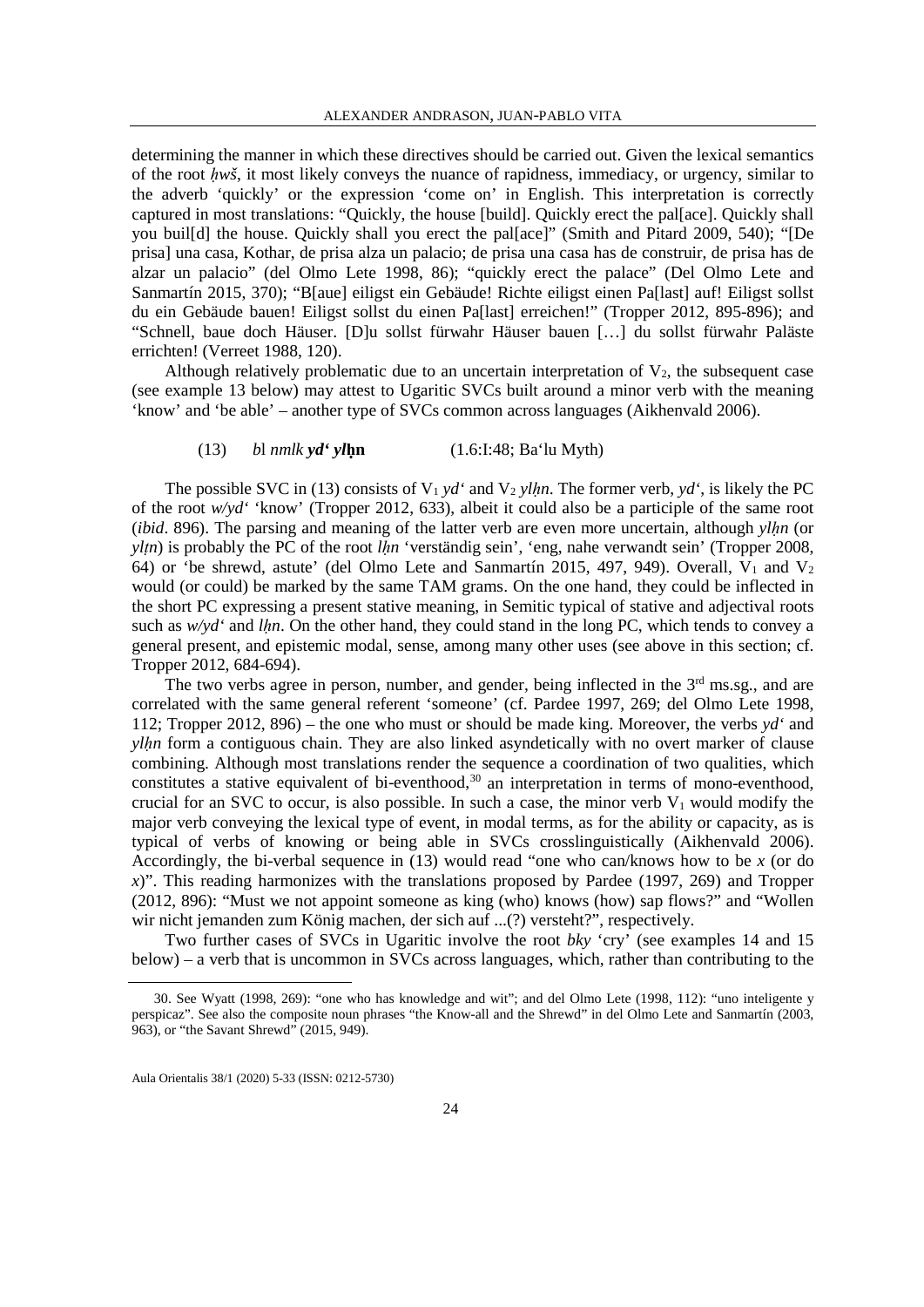specification of tense, aspect or mood, specifies the manner of the action conveyed by the other verb. Indeed, verbs of crying and weeping are not listed by Aikhenvald (2006) as one of the typical classes of minor verbs found in asymmetrical SVCs.<sup>[31](#page-20-0)</sup> However, SVCs expressing manner, to which 'cry'-verbs belong, are generally classified as asymmetrical, since one of the verbs specifies the way with which the lexical type of action is performed (see section 2).

| (14) | $$ tbkynh  |                             |  |  |
|------|------------|-----------------------------|--|--|
|      | $w$ tqbrnh | $(1.6:1:16-17; Ba'lu Myth)$ |  |  |

## (15) *'zm . ab***[[p]]***ky . w . a***q***brn***h** (1.19:III:5; 'Aqhatu Legend)

In example (14), *tbkynh* is a PC form of the root *bky* (Tropper 2012, 222), as is *tqbrnh* (*ibid*.). Both are likely short forms (Verreet 1988, 92), with a past meaning, literally 'she wept' and 'she buried', respectively (cf. Watson 2004, 325; del Olmo Lete 1998, 111; Wyatt 1998, 130). Both verbs are inflected in the same person, number, and gender – the  $3<sup>rd</sup>$  fm.sg. – sharing their subject referent, the goddess 'Anatu. The other, internal object argument – the 3rd ms.sg. – is also shared by the two verbs, being overtly marked both on  $V_1$  and  $V_2$ , lit. "she wept (for) him and buried him" (Watson 2004, 325; see also del Olmo Lete 1998, 111; Wyatt 1998, 130) or "bewept him and buried him' (Pardee 1997, 250). As is the case of all the examples analyzed thus far, the positive polarity value is unitary for the entire construction. All of this suggests that, rather than representing two separate events – be they consecutive or overlapping – the situation encoded by *tbkynh w tqbrnh* depicts a single, albeit complex, event: 'bury a person in tears / crying'. This interpretation is compatible with the translation proposed by Watson (1994, 109; 2004, 325), for whom this construction is an example of a verbal hendiadys, where  $V_2$  is specified by  $V_1$  used adverbially: "Weeping she buried him".<sup>[32](#page-20-1)</sup> In contrast to canonical SVCs, the studied structure exhibits an element that is formally undistinguishable from a clause-combining marker in Ugaritic – the coordinator *w*. If the proposed interpretation in terms of mono-eventhood is correct, *w* found in example (14) would not, however, coordinate  $V_1$  and  $V_2$  – the coordination being apparent, not genuine, and the marker being empty or dummy.

A similar use of the root *bky* in an SVC is found in (15). In this example,  $V_1$  (*abky*) and  $V_2$ (*aqbrnh*) are inflected in the modal 'energicus' variant of the PC (Verreet 1988, 217; Tropper 2012, 426, 505, 659). Accordingly, both verbs appear in the same TAM category, a gram whose semantic potential mainly pertains to the ideas of modality and futurity.  $V_1$  and  $V_2$  also agree in person, number and gender, thus sharing their subject referent – the  $1<sup>st</sup>$  person singular (Verreet 1988, 217; Tropper 2012, 426). This agreement in tense/mood and person/number is reflected in all the translations: "So that I may weep, so that I may bury him" (Pardee 1997, 250); "Lloraré y le enterraré" (del Olmo Lete 1998, 235); "I shall weep and I shall bury him" (Watson 1994, 109; Wyatt 1998, 304); "ich will (be-)weinen" (Tropper 2012, 451), "ich will ihn begraben" (*ibid*. 450); "…verde ich weinen und ihn ja begraben" (Verreet 1988, 217). No individual operators of time or place accompany  $V_1$  or  $V_2$  separately. Even though the  $3<sup>rd</sup>$  person sg.ms. object 'him' appears only on  $V_2$  (*aqbrnh*), it likely operates over  $V_1$  as well, such that *abky* is a transitive form, possibly a D

 <sup>31.</sup> Sometimes, 'cry'-verbs appear in symmetrical SVCs as illustrated by Chinese (Matthews 2006, 75-76).

<span id="page-20-1"></span><span id="page-20-0"></span><sup>32.</sup> Most translations, however, opt for renderings in terms of bi-eventhood: "fürhwahr sie beweint ihn, ja begräbt ihn" (Verreet 1988, 94); "le lloró y le sepultó" (del Olmo Lete 1998, 111); "she wept for him and buried him" (Wyatt 1998, 130).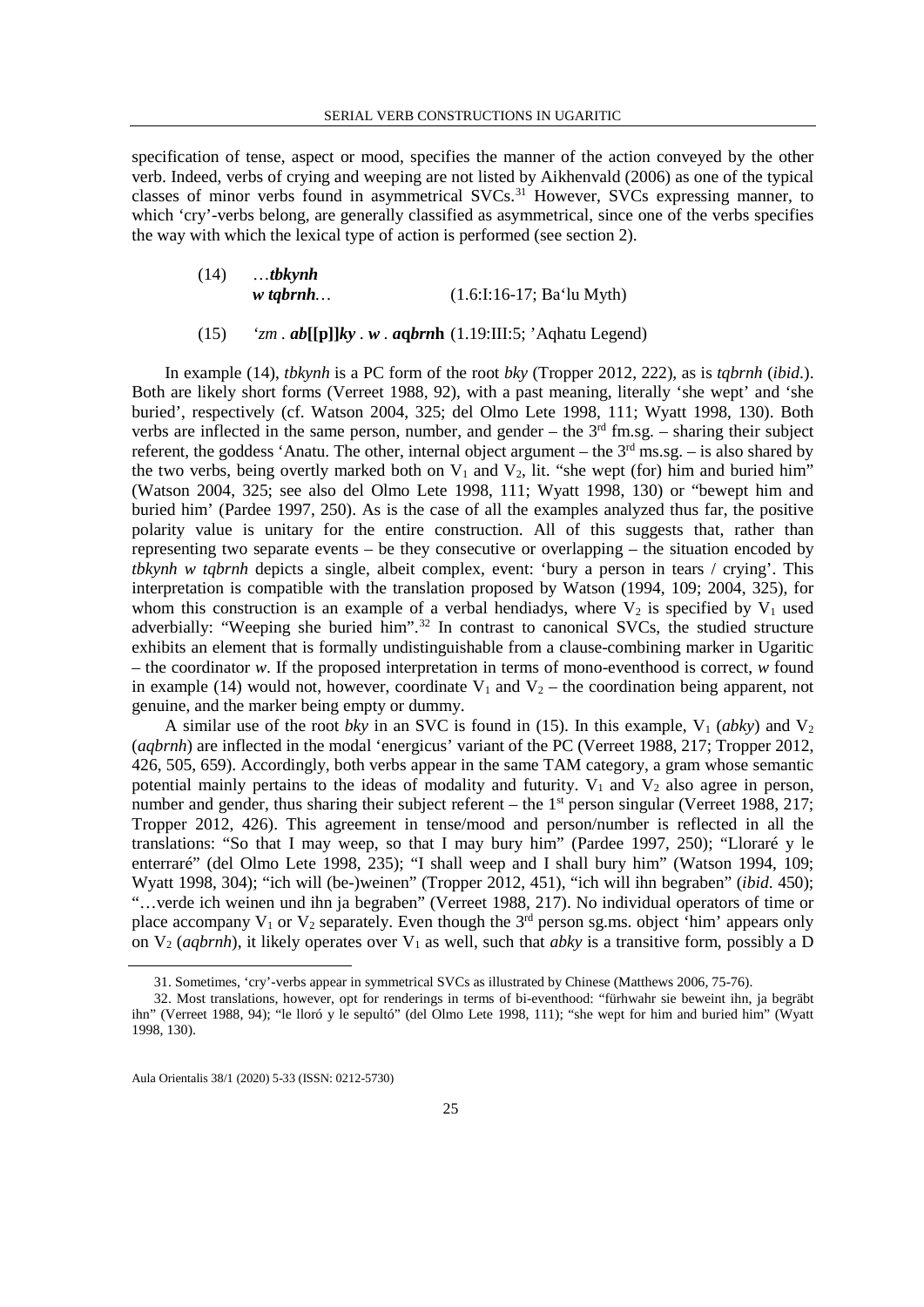stem, with an implicit direct object – the whole structure is therefore literally translated as: "I will beweep him" (Pardee 1997, 250) or "ich will (ihn) beweinen und ich will ihn begraben" (Tropper 2012, 505). As in the previous example, the two verbs are linked by *w*. Although an analysis in terms of two separate events is possible – indeed, this is the main manner of rendering found in all the translations – given the morpho-syntactic properties explained above, it is also possible to understand this example in terms of mono-eventhood, and thus as a (at least, non-canonical) SVC. The clause-combining function of *w* might thus have been empty or at least weakened – the sequence being a pseudo-coordination rather than genuine coordination. As in (14) above,  $V_1$ would specify the action conveyed by  $V_2$  in an adverbial sense of manner: "I will bury him in tears / weeping" (cf. Watson 1994; 2004 who analyzes this construction as one of the hendiadys).

The remaining case of SVCs in Ugaritic, presented in (16) below, is best understood as a symmetrical SVC, although an asymmetrical reading is also possible. As explained previously, according to typological studies, in symmetrical SVCs, both verbs contribute to the lexical meaning of the expression in a relatively equal manner; neither of the verbs draws on restricted classes; and neither of them grammaticalizes as a marker of tense, aspect, mood, direction, or valency change (Aikhenvald 2006; Dixon 2006; Matthews 2006).

## (16) *ilm tġrk tšlmk* (2.11:7-9; a letter)

The sequence in (16) consists of the modal PC of the root *nġr* 'protect, guard' (del Olmo Lete and Sanmartín 2015, 624; Tropper 2008, 87) and the similar modal PC of the root *šlm* of the D stem 'restore, preserve health' (del Olmo Lete and Sanmartín 2015, 624; see also 'Heil schenken; in heilem Zustand erhalten'; Tropper 2008, 119).  $V_1$  and  $V_2$  are thus marked for the same TAM gram – a modal jussive short PC (Tropper 2012, 555), which is accurately rendered in several translations by the use of modal expressions such as "mögen …bewaren" and "mögen… beschützen" respectively (Tropper 2012, 893). The two verbs are inflected in the same person, number, and gender – the  $3<sup>rd</sup>$  ms.pl. – being governed by the same overt nominal subject, namely *ilm* 'gods'. Furthermore, both  $V_1$  and  $V_2$  share their internal argument, the direct object, which is marked on both verbs by the suffixed pronoun -*k* 'you': *tġr-k* and *tšlm-k*. The verbs appear continuously and asyndetically with no overt marker of clause combining, in particular *w*. Although the two verbs could be understood as asyndetic coordination, they may also yield a complex mono-event as proposed by Tropper (2012, 896), who translates them with a single verb and a prepositional phrase used adverbially: "Die Götter mögen dich in Frieden bewahren". This mono-event could itself be analyzed in two ways: first, following Tropper (*ibid*.), the sequence could be viewed as an asymmetrical SVC in which the minor verb specifies the major verb in terms of manner. Since in Ugaritic minor verbs are invariably V1, in (16), *nġr* would need to express the manner in which  $\check{s}lm$  is performed, e.g. '(while) guarding you, I will restore you(r health)'. Alternatively,  $V_1$  could express the cause of the action conveyed by  $V_2$ : "by protecting you, the gods may restore/preserve your health". Such a cause-result relationship is typically associated with symmetrical SVCs (Matthews 2006, 75). Given this fact, and because neither of the verbs draws from restricted lexical or grammatical classes, nor grammaticalizes into grammatical markers, nor is either one of them semantically more relevant than the other, example (16) should be analyzed as a symmetrical type in our opinion, rather than an asymmetrical type of manner.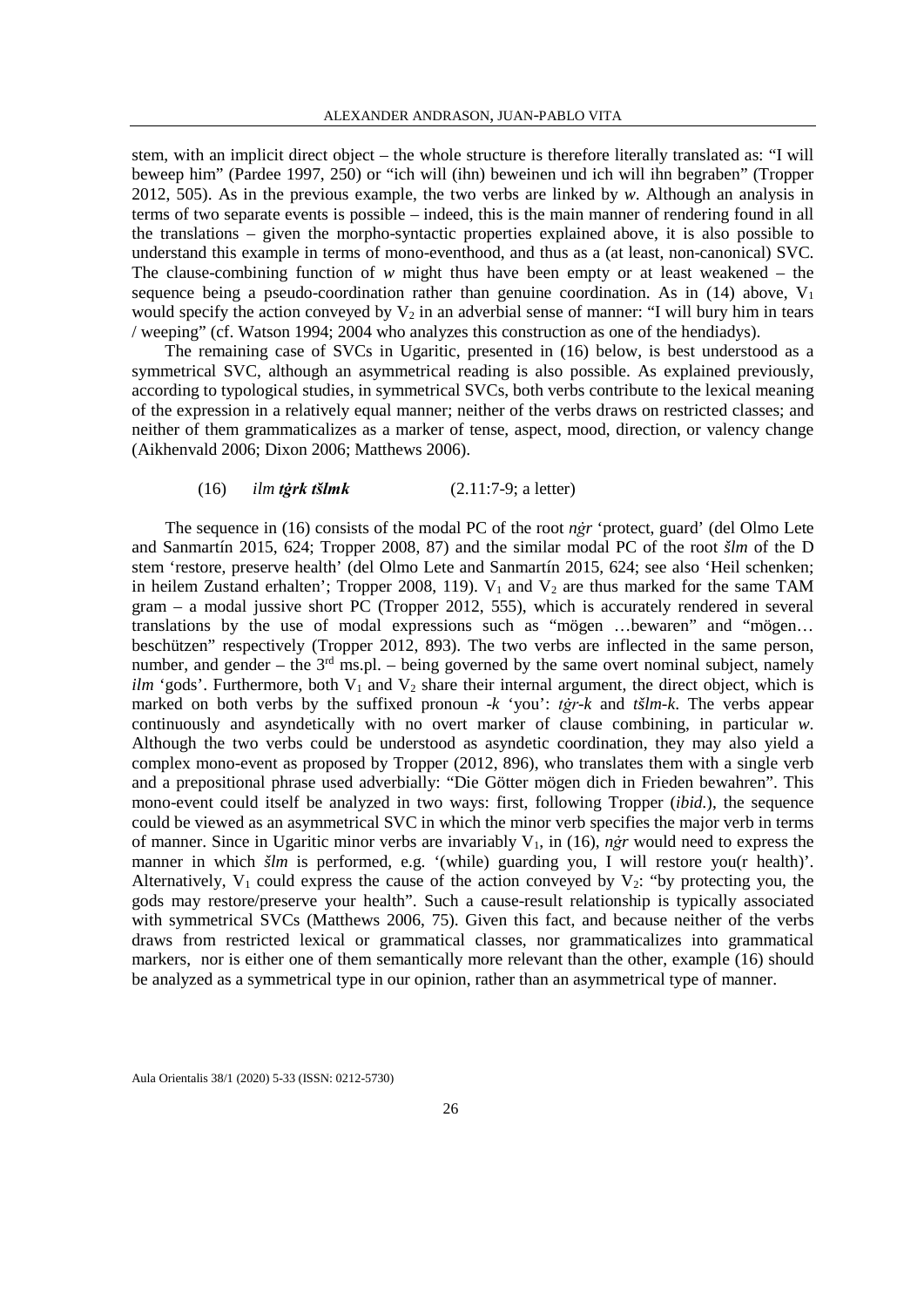## 4. *Discussion – The Position of Ugaritic SVCs in the SVC Categorial Network*

The evidence suggests that Ugaritic includes in its verbal system an SVC category. Both asymmetrical and symmetrical types are found, although the asymmetrical type of SVCs is attested to a significantly larger extent. It involves eight different roots (*qwm*, *nš'*, *ndd*, *hlk*, *yṯb*/*twb*, *ḥwš*, *w/yd'*, and possibly *bky*) used in nineteen cases identified by us in the corpus. The symmetrical type is less visible, appearing once in combinations of the roots *nġr* and *šlm*. Even this example could be analyzed as an asymmetrical SVC of manner, similar to the sequences composed of *bky* and *qbr*. In all the cases discussed in this paper, the verbal components of each sequence are marked for in identical or, at least compatible, TAM grams. They are also inflected in the same person, number, and gender, invariably sharing their subject argument. In no example does an internal argument or adjunct (including operators of time, place, and manner) operate over one verb only. In cases where such elements are found, their scope may always extend to the entire construction. Indeed, in some examples, the object marking is concordant, appearing on  $V_1$  and  $V_2$ . In most cases, the verbal sequence is contiguous. Only in two instances, found with  $V_1$  *hws*, are the verbs separated by an object. Additionally, another non-contiguous structure emerges in an alternative reading of example 7, as *yqm l p'nh ykr'*. In the majority of the examples, overt markers of clause-combining, in particular the multi-functional connector *w*, are absent. However, in six cases, such a connector is found. It occurs after  $V_1$  *qwm*, *ndd*, *hlk*, and *bky*. All such verbs, with the exception of *bky*, also allow for asyndetic structures without *w*. Inversely, it is only the structure built of the root *bky* that is consistently syndetic. Nevertheless, in all such instances, *w* seems not to be a true coordinating conjunction (or a dependency marker) – with its clause-companying function appearing empty or dummy, and the entire structure approximating a pseudo-coordinating pattern. In any case, all the examples can – and, in our view, should – be analyzed in terms of mono-eventhood, as they depict a single event or situation. In asymmetrical SVCs, the lexical type of the event is always expressed by  $V_2$ , which is the major verb in the construction. In contrast,  $V_1$  functions as the minor verb, specifying the event as far as its, broadly understood, aspect, mood and manner are concerned. The largest semantic category of minor verbs pertain to the domains of motion and posture, with six roots being attested: *qwm* 'rise, stand up', *nš'* 'rise, stand up, go up', *ndd* 'go, move; hurry, rush, launch oneself', *hlk* 'go', and *ytb* 'sit down' / *twb* 'return'. The root *hwš* 'hurry up, hasten' may also contain a motion component, although its main value relates to a rapid performance of an action. Other semantic domains are expressed by the roots *w/yd'* 'know, be able' and *bky* 'cry, weep'. When used in SVCs, all those verbs provide the specifications of  $V_2$  in terms of aspect (ingression/inception, continuity, duration, iteractivity), mood (emphasis, insistence, urge(ncy), ability), and manner (rapidness (haste), immediacy, crying). In several cases, aspectual, modal and manner nuances intermingle. Once,  $V_1$  may have been grammaticalized as an invariable particle or discourse marker. In contrast to asymmetrical SVCs, in the symmetrical pattern, both verbs contribute to the lexical interpretation of the event, being interpretable in terms of a cause-effect relationship iconically correlated with the sequence of verbs:  $V_1$  expressing the cause and  $V_2$  the result.

As a result, the SVC category in Ugaritic would match three points in the dynamic-radial network of SVCs or three stages on their grammaticalization path, as described in Section 2. In the majority of examples, Ugaritic SVCs exhibit a canonical (or relatively canonical) profile, complying with the diagnostics postulated for the SVC prototype. This canonical structure is also the most productive, involving the greatest semantic and morphological variety of verbs. It is, therefore, the prototypical type of SVCs in Ugaritic. However, certain examples correspond to a

Aula Orientalis 38/1 (2020) 5-33 (ISSN: 0212-5730)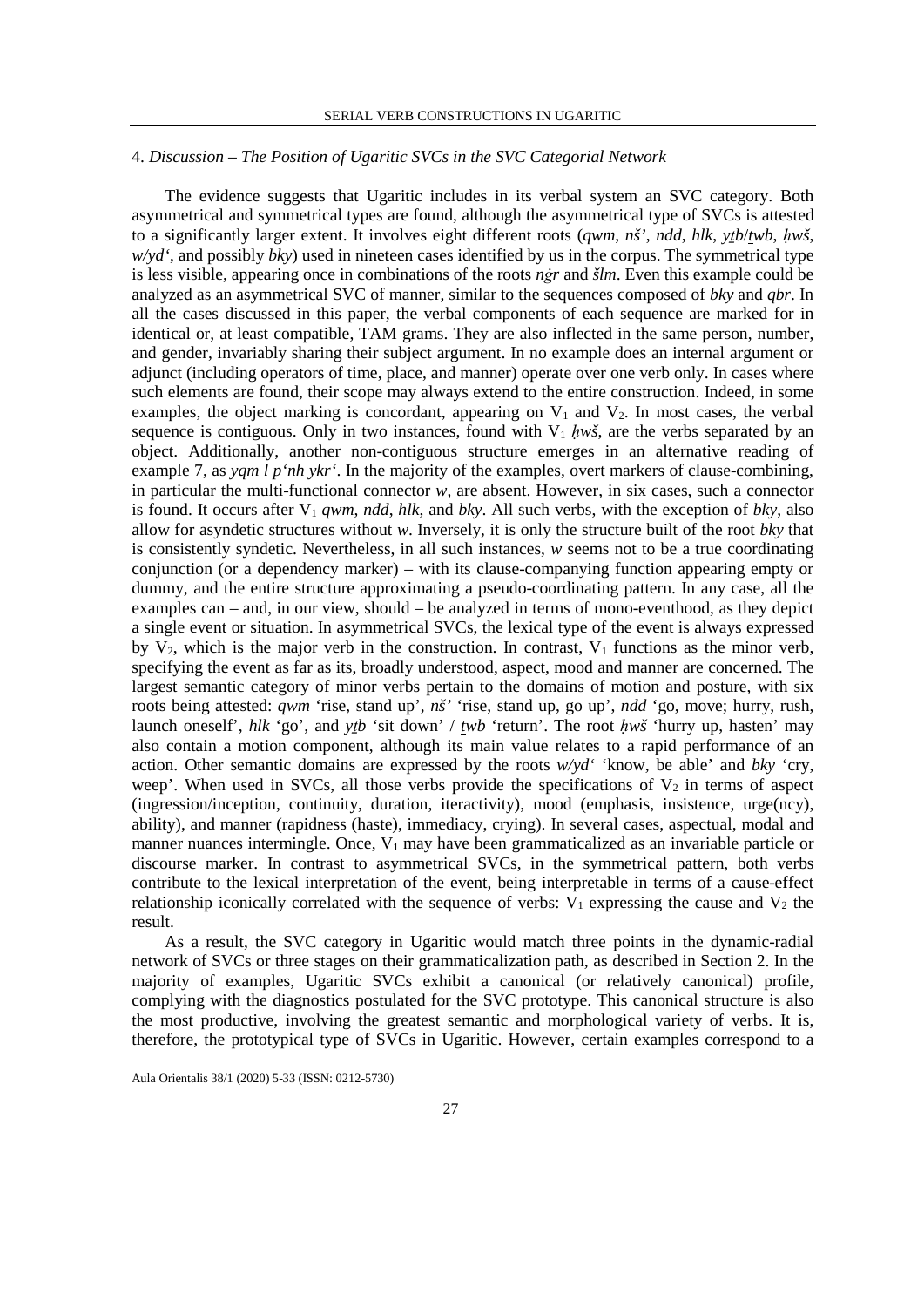less advanced stage in which the profile is less cohesive than expected of the SVC prototype – these less canonical structures invariably contain the element *w*, albeit its function is empty or dummy. Although attested, such structures are less common than canonical SVCs, as well as less varied semantically and morphologically. This suggests that, in Ugaritic, these serilizing structures are semi-prototypical.[33](#page-23-0) In extremely rare cases, less canonical SVCs attest to an excessively cohesive profile and thus to more advanced stages on the grammaticalization path. The most evident example is the possible use of a minor verb as an uninflected discourse marker, particle, or interjection. There is only one such example in our corpus, which may also be interpreted as a canonical SVC – the structure thus being ambiguous. In general, such examples are nonprototypical as they are rare and probably much less productive.

The results of our study presented above are graphically represented in Figure 2 below. In this figure, the SVC category in Ugaritic is mapped onto three consecutive stages of the typologically driven dynamic network of SVCs: an insufficiently cohesive, non-canonical stage; a canonical stage; and an excessively cohesive non-canonical stage. The profile associated with a canonical stage is prototypical (P) in Ugaritic. The insufficiently cohesive, non-canonical profile corresponding to a less advanced stage of the path is semi-prototypical (SP). The excessively cohesive non-canonical profile that matches a more advanced stage on the path is non-prototypical (NP). The correlation of the qualitative map (types of SVCs attested) with its range of prototypicality (P, SP, NP) delivers a wave of the SVC category in Ugaritic, with its peak in the canonical stage of SVCs (on the wave model see Andrason 2016a; 2016b). This suggests a semiadvanced profile of the SVC category in Ugaritic in general, or its status as a "young" gram – even though well grammaticalized, the construction preserves certain traits of its origin, in the case of SVC, a less cohesive structure.<sup>[34](#page-23-1)</sup>



*Figure* 2: A dynamic model of the SVC category in Ugaritic

Overall, Ugaritic would be a language with a relatively productive verbal serialization, complying with several features hypothesized by Aikhenvald (2006, 45-46) and Dixon (2006) as crucial for the so-called serializing languages, i.e. systems in which verbal serialization is an

<span id="page-23-1"></span><span id="page-23-0"></span> <sup>33.</sup> Possibly, non-contiguous sequences could also be viewed as, at least, slightly less cohesive, and thus less canonical.

<sup>34.</sup> Concerning the concept of young/old grams, see Bybee, Perkins and Pagliuca (1994) and Andrason (2016b).

Aula Orientalis 38/1 (2020) 5-33 (ISSN: 0212-5730)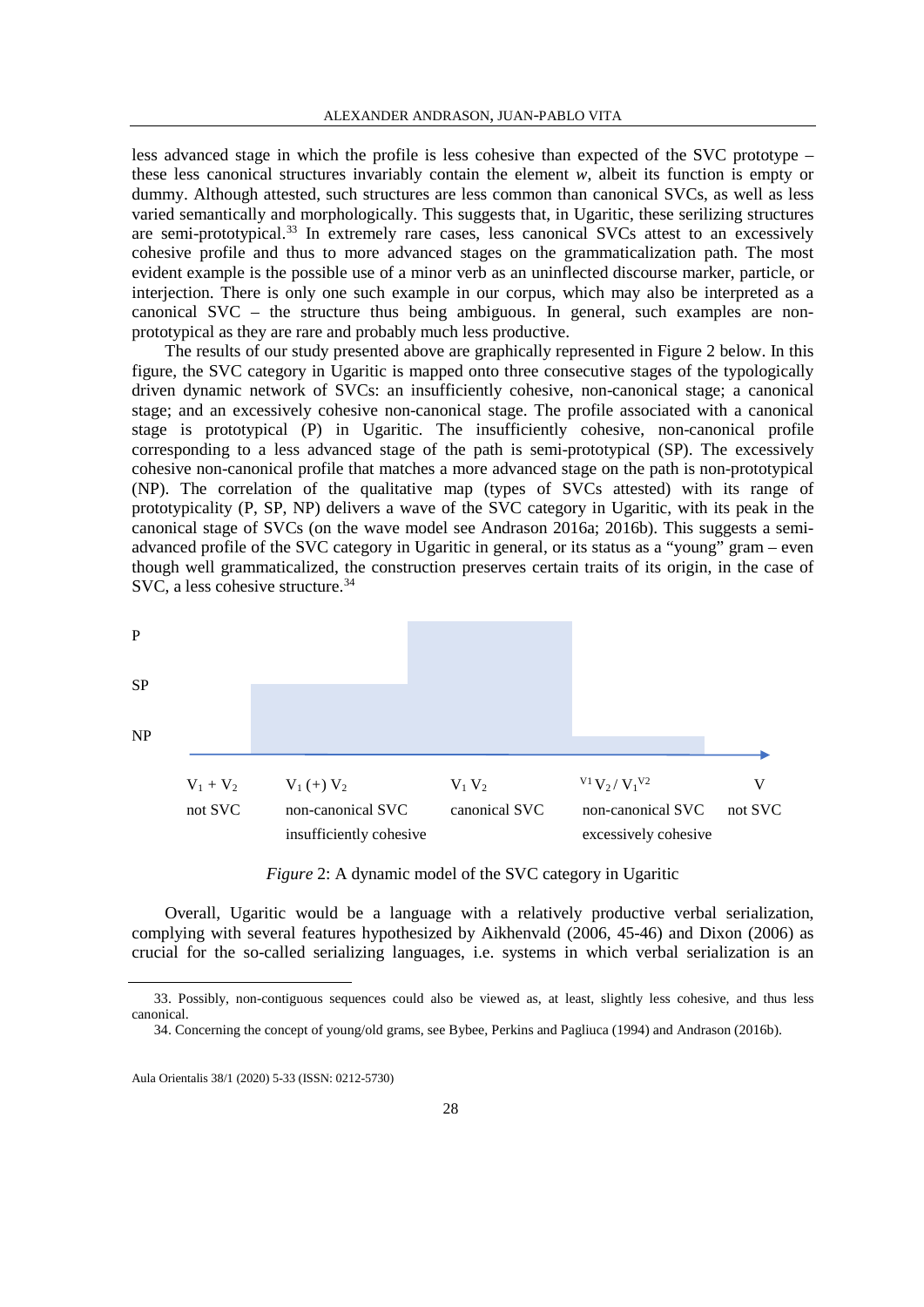important grammatical device. First, in Ugaritic, SVCs are not restricted in their TAM semantics. On the contrary, they are compatible with various categories available in Ugaritic: SC, the short indicative PC ('preterit'), the long PC, the short modal PC, and the imperative, as well as the semifinite category of the infinitive absolute. They are also inflected in a variety of persons, numbers, and genders: 3rd ms.sg., 3rd fm.sg., 3rd ms.pl., 2nd ms.sg., 2nd ms.pl., and 1st sg. Second, SVCs in Ugaritic are not limited to certain registers, typically spoken or more colloquial (e.g. letters in Ugaritic), as they are (in fact, most commonly) attested in narrative and epic poetry. However, the serialization is also, at least to an extent, constrained. Although SVCs in Ugaritic are derived from a variety of verbs belonging to several semantic types, including verbs of knowing, hurrying up, and crying, and allowing for both asymmetrical and symmetrical constructions, the majority of verbs used are verbs of motion and posture, and the preferred structure is the symmetrical type. Moreover, even though the main bulk of cases involve structures with no overt clause-combining markers, connectives can be inserted between the verbal components with no change in meaning. The polarity is also exclusively positive – no negative constructions are attested. Furthermore, no non-human subjects are attested in SVCs in Ugaritic.

All of this enables us to determine the dynamic relationship of the Ugaritic SVCs – and Ugaritic as a serializing language – to the other ancient Semitic languages and their SVC categories. Being a semi-advanced serial language with a young SVC category, Ugaritic could be viewed as more advanced than Akkadian, yet slightly less advanced than Biblical Hebrew, and visibly less advanced than later Aramaic varieties. In Akkadian, verbal serialization seems to be a peripheral device of a more lexical than core-grammatical status. To be exact, although asyndetic cases are attested, SVCs are commonly syndetic; even though the chain may be contiguous, the objects and the other complements often appear between the verbs; the literal (e.g. postural and motion) interpretation is frequently possible (Moran 1969, 26; Kraus 1987; Dobbs-Allsopp 1995, 34; Kouwenberg 2011, 148, 273; Huehnergard 2005, 125-126; Streck 2014, 135-136). In contrast, in Biblical Hebrew, the serializing procedure becomes a more central grammatical mechanism. Overall, it is common and productive, with various types of profoundly grammaticalized functional meanings (especially in terms of aspect and mood) instead of the original lexical (e.g. motion and postural) senses (Lambdin 1971; Dobbs-Allsopp 1996; Chrzanowski 2011; Andrason 2019a). For instance, as far as the *qwm* SVC is concerned, the gram exhibits both the discontinuous and continuous structures, although the latter is by far more common; the asyndetic and non-overtly syndetic type predominate, while the overtly syndetic type is rare;<sup>[35](#page-24-0)</sup> the gram is fully productive with respect to roots, the set of major verbs being open; and it appears both in prose (narrative, personal narrative and direct discourse) and poetry. However, the construction is also constrained: its subjects are limited to human (and divine) referents, and its polarity is invariably positive (Andrason 2019a). Lastly, in later Aramaic varieties (e.g. Aramaic of Babylonia Talmud and Mandaic), certain SVCs – such as those built around the minor verb  $qwm$  – have acquired an excessively cohesive profile, with the minor verb developing towards an uninflected aspectual or modal particle (Nöldeke 1875; Dobbs-Allsopp 1995, [36](#page-24-1)).<sup>36</sup>

<span id="page-24-0"></span> <sup>35.</sup> The asyndetic (non-*waw*) type is by far the most frequent with the imperative. The non-overtly syndetic type always appears with *wayyiqtol* and *weqatal*, where *waw* is "invisible", being grammaticalized as a part of the verbal gram. The overtly syndetic type is present only in a few examples with *yiqtol*, cohortative, and even more sporadically with the imperative.

<sup>36.</sup> In such cases, it is extrapolated from an SVC context and used with participles.

<span id="page-24-1"></span>Aula Orientalis 38/1 (2020) 5-33 (ISSN: 0212-5730)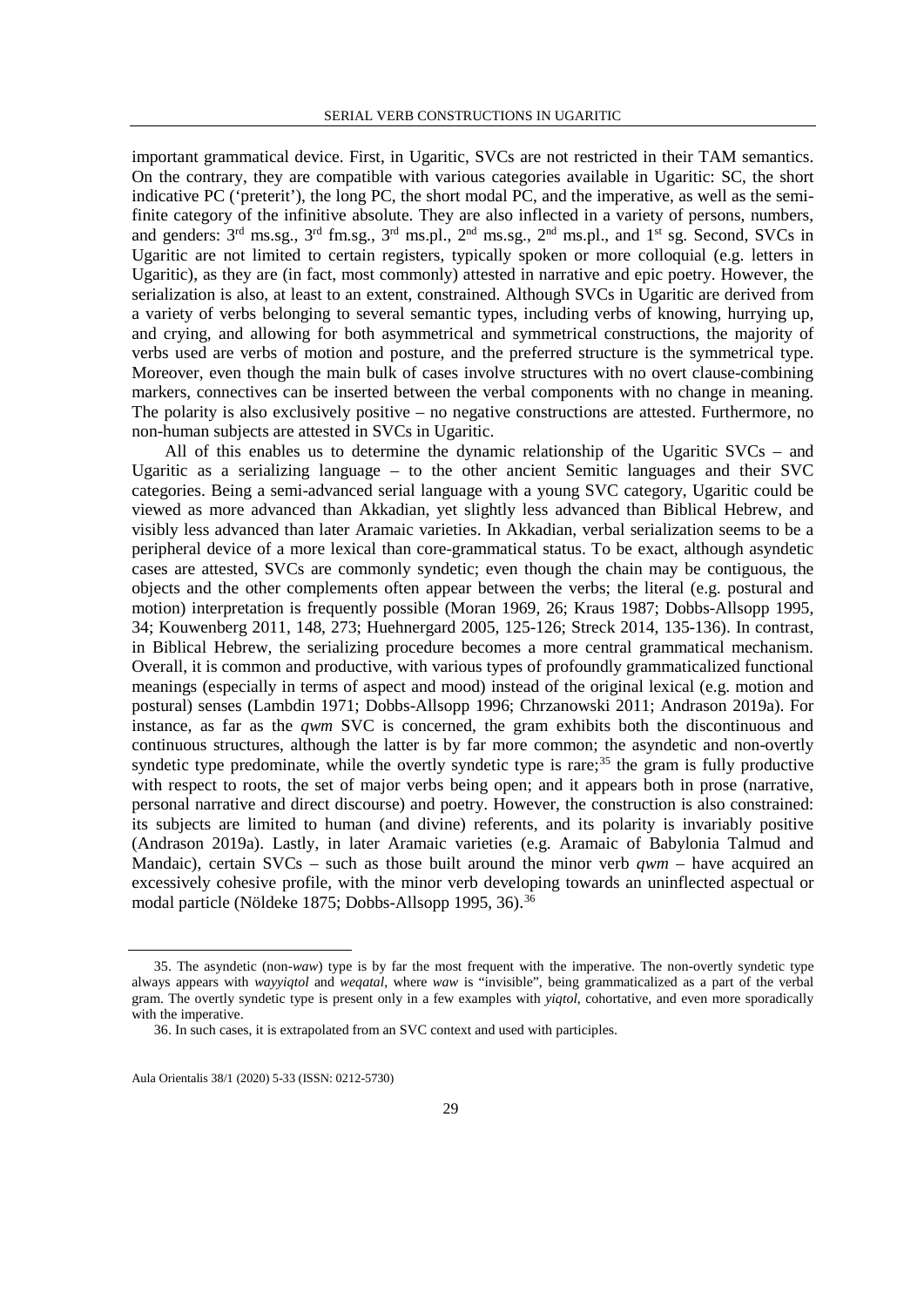This position of the Ugaritic SVC within the cloud of SVCs found in ancient and classical Semitic languages would be consistent with these languages' chronology and their overall dynamics. Having less time to travel the path, more remote languages (e.g. Akkadian) possess less advanced SVCs and exhibit a less serializing profile. SVCs found in less remote languages (e.g. Ugaritic) are more advanced and such systems attest, in general, to a more serializing profile as they have spent more time traveling along the path. Languages such as Biblical Hebrew, which are posterior to Ugaritic, are even more canonical with respect to verbal serialization. Lastly, more recent languages (e.g. Mandaic and Arabic dialects) reach more advanced sections of the path, including its final sections, where serialization cedes place to TAM markers or particles. Even though this dynamic relationship linking Ugaritic to the other ancient and classical Semitic languages constitutes a plausible hypothesis emerging from the results of this paper, it should be viewed as provisional. It requires a careful verification by an in-depth comparative study.

### 5. *Conclusion*

The present paper discussed the status of SVCs in Ugaritic within the framework of a typologically driven dynamic network of the SVC category. The study demonstrates that SVCs constitute a relatively robust category in Ugaritic. In Ugaritic, the SVC category matches three qualitative types distinguished in the SVC network, which in turn correspond to the three consecutive stages in the evolution of SVCs in the languages of the world: the non-canonical, insufficiently cohesive; the canonical; and the non-canonical, excessively cohesive. The second stage, which comprises canonical SVCs, is the most prototypical in Ugaritic. Overall, the SVC category in Ugaritic is a young category, and the Ugaritic language is a semi-advanced serializing language. As far as serialization is concerned, in the Semitic family, Ugaritic is likely more advanced than Akkadian but less advanced than Biblical Hebrew and later Aramaic varieties. This comparative observation remains, however, a working hypothesis that needs to be corroborated by a more in-depth comparative study.

## 6. *References*

- Aikhenvald, A. 2006, "Serial verb constructions in typological perspective", in A. Aikhenvald and R. M. W. Dixon (eds.), *Serial Verb Constructions: A Cross-linguistic Typology*, Oxford, 1-68.
- Aikhenvald, A. 2011, "Multi-verb constructions: Setting the scene", in A. Aikhenvald and P. Muysken (eds.), *Multi-Verb Constructions: A View from the Americas*, Leiden, 1-26.
- Ameka, F. 2006, "Ewe serial verb constructions in their grammatical context", in A. Aikhenvald and R. M. W. Dixon (eds.), *Serial Verb Constructions: A Cross-linguistic Typology*, Oxford, 124-143.
- Andrason, A. 2016a, "From vectors to waves and streams: An alternative approach to semantic maps", *Stellenbosch Papers in Linguistics* 45, 1-29.
- Andrason, A. 2016b, *A complex system of complex predicates: Tense, Taxis, Aspect and Mood in Basse Mandinka from a grammaticalization and cognitive perspective*, PhD dissertation, Stellenbosch University.
- Andrason, A. 2018a, "The WZIĄĆ gram in Polish. A serial verb construction, or not?", *STUF – Language Typology and Universals* 71/3, 1-53.
- Andrason, A. 2018b, "From coordination to verbal serialization The *pójść* (serial verbal) construction in Polish", *Research in Language* 16/1, 19-46.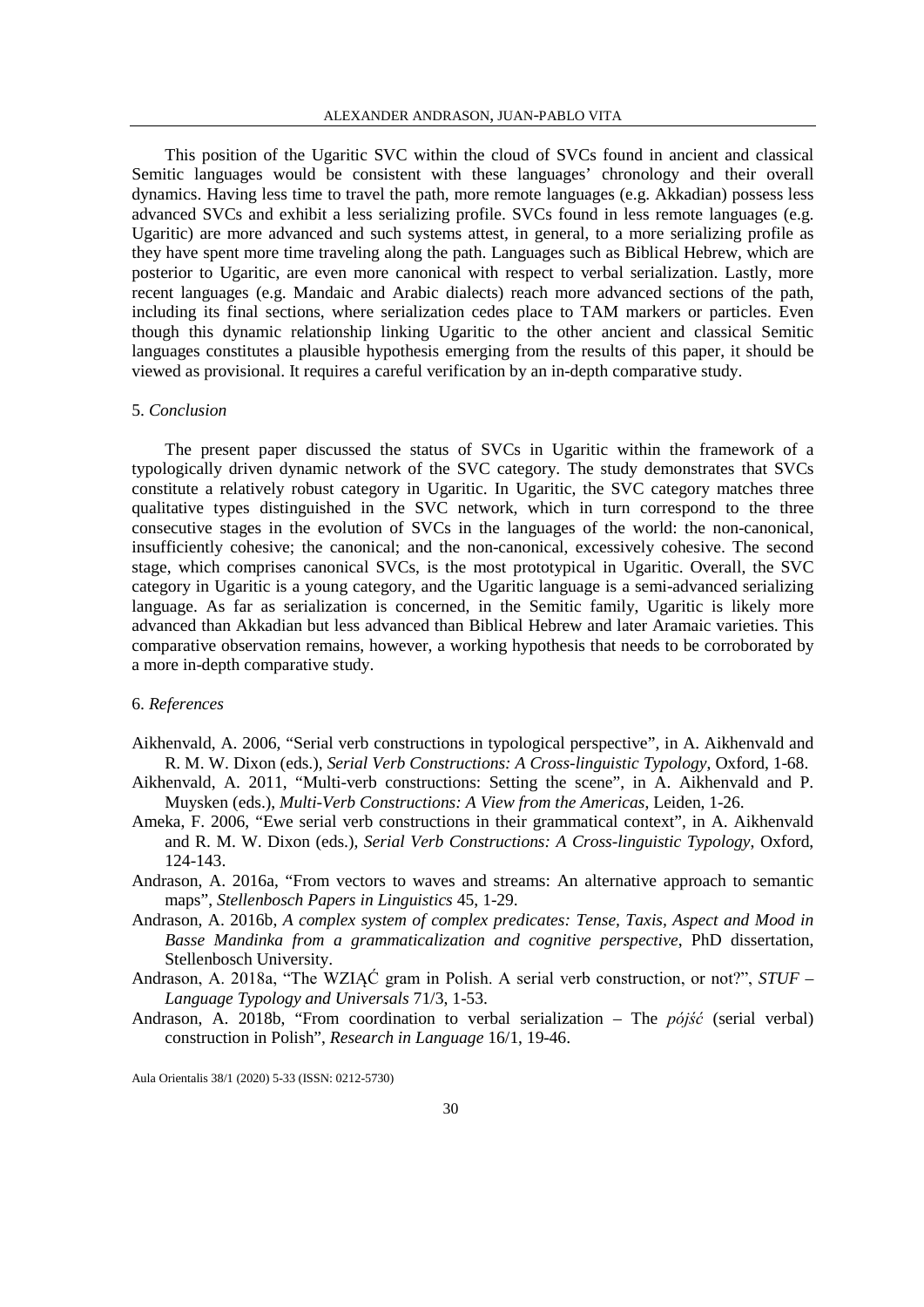- Andrason, A. 2019a, "Categorial gradience in fuzziness The QWM gram (serial verb construction) in Biblical Hebrew", in G. Kotzé, C. Locatell and J. Messarra (eds.), *The Ancient Text and Modern Reader*, Leiden, 100–126.
- Andrason, A. 2019b, "A pseudo-coordinated Serial Verb Construction "*wziąć i* V<sub>2</sub>" in Polish", *Slovo a Slovesnost* 80, 163-191.
- Andrason, A. and Vita, J-P. 2017, "The YQTL-Ø "Preterite" in Ugaritic epic poetry, *Archiv Orientální* 85/3, 245-287.
- Avishur, Y. 1984, *Stilistic Studies of Word–Pairs in Biblical and Ancient Semitic Literatures*. Neukirchen / Vluyn.
- Bar-Asher Siegal, E. 2016, *Introduction to the Grammar of Jewish-Babylonian Aramaic*, Münster  $(2<sup>nd</sup>$  edition).
- Barré, M. L. 1982, "An Analysis of the Royal Blessing in the Karatepe Inscription", *Maarav* 3/2, 177-194.
- Bisang, W. 2009, "Serial verb constructions", *Language and Linguistics Compass* 3.3, 792-814.
- Bordreuil, P. and Pardee, D. 2004, *Manuel d'ougaritique. Vol I. Grammaire*, Paris.
- Bordreuil, P. and Pardee, D. 2009, *A Manual of Ugaritic*, Winona Lake.
- Bybee, J., Perkins, R., and Pagliuca, W. 1994, *The Evolution of Grammar*, Chicago.
- Chrzanowski, J. 2011, *Verbal Hendiadys Revisited: Grammaticalization and Auxiliation in Biblical Hebrew Verbs*, PhD dissertation, The Catholic University of America.
- Cunchillos, J-L, Vita, J-P., and Zamora, J-A. 2003, *A Concordance of Ugaritic Words*. Piscataway, New Jersey.
- Dahood, M. 1970a, *Psalms II*: *51–100*. AB, Vol. 17, New York.
- Dahood, M. 1970b, *Psalms III*: *101–150*. AB, Vol. 17A, New York.
- del Olmo Lete, G. 1998, *Mitos, leyendas y rituales de los semitas occidentales*. Madrid.
- del Olmo Lete, G. and Sanmartín, J. 2003, *A Dictionary of the Ugaritic Language in the Alphabetic Tradition*, Leiden (2<sup>nd</sup> edition).
- del Olmo Lete, G. and Sanmartín, J. 2015, *A Dictionary of the Ugaritic Language in the Alphabetic Tradition.* Vol 1 and 2, Leiden (3<sup>rd</sup> edition).
- Dixon, R. M. W. 2006, "Serial verb constructions: Conspectus and coda", in A. Aikhenvald and R. M. W. Dixon (eds.), *Serial Verb Constructions: A Cross-linguistic Typology*, Oxford, 338- 350.
- Dobbs-Allsopp, F. W. 1995, "Ingressive *qwm* in Biblical Hebrew", *Zeitschrift für Althebraistik* 8, 31-55.
- Drozdík, L. 2008, "A search of serial verb constructions in Arabic", *Asian and African Studies* 17/1, 3-16.
- Edzard, L. 2014, "The finite–infinite dichotomy in a comparative Semitic perspective", *Recent developments in Semitic and Afroasiatic linguistics. Five teaching modules at Addis Ababa University, March 10–14, 2014*.
- Gordon, C. 1965, *Ugaritic Textbook*: *Grammar, Texts in Transliteration, Cuneiform Selections, Glossary, Indices*, Rome.
- Greenstein, E. L. 1998, "On a new grammar of Ugaritic", *Israel Oriental Studies* 18, 397-420.
- Greenstein, E. L. 2006, "Forms and functions of the finite verb in Ugaritic narrative verse", in S. E. Fassberg and A. Hurvitz (eds.), *Biblical Hebrew in Its Northwest Semitic Setting: Typological and Historical Perspectives*, Jerusalem / Winona Lake, 75-101.
- Herdner, A. 1963a, *Corpus des tablettes en cunéiformes alphabétiques découvertes à Ras Shamra-Ugarit de 1929 à 1939. Texte*, Paris.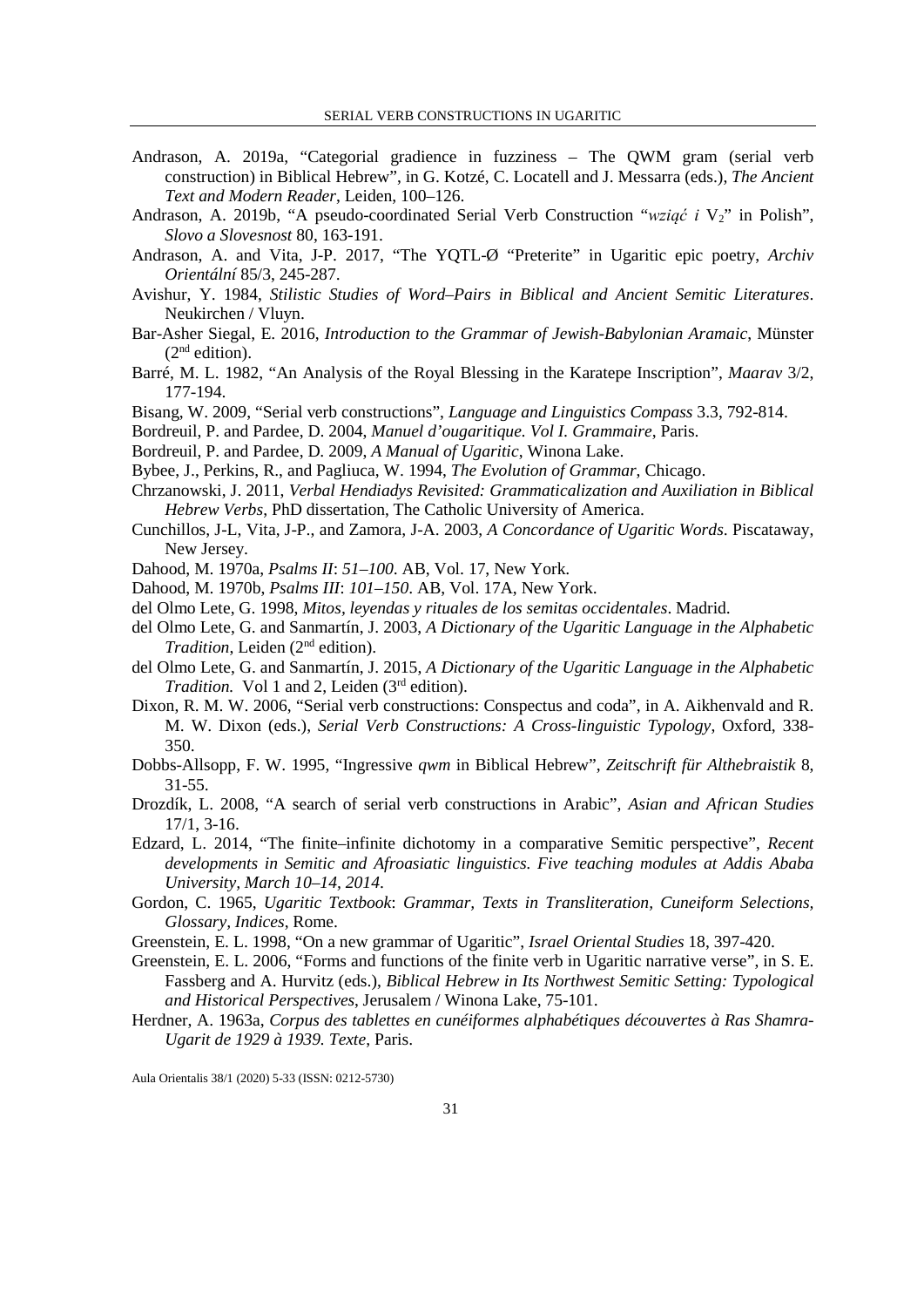- Herdner, A. 1963b, *Corpus des tablettes en cunéiformes alphabétiques découvertes à Ras Shamra-Ugarit de 1929 à 1939. Figures et planches*, Paris.
- Huehnergard, J. 2005, *A Grammar of Akkadian*, Winona Lake.
- Huehnergard, J. 2012, *An Introduction to Ugaritic*. Peabody.
- Hussein, L. 1990, "Serial verbs in Colloquial Arabic", in B. D. Joseph and A. M. Zwicky, *Working Papers in Linguistics 39*. *When Verbs Collide: Papers from the 1990 Ohio State Miniconference on Serial Verbs*, Columbus, Ohio, 340-354.
- Isaksson, B. 2008, "Circumstantial qualifiers in the Arabic dialect of Kinderib (East Turkey)", in S. Procházka and V. Ritt-Benmimoun (eds.), *Between the Atlantic and Indian Oceans: Studies on Contemporary Arabic Dialects. Proceedings of the 7th AIDA Conference, held in Vienna from 5-9 September 2006*, Wien, 251-258.
- Isaksson, B. 2009a, "Introduction", in B. Isaksson, H. Kammensjö and M. Persson (eds.), *Circumstantial Qualifiers in Semitic: The Case of Arabic and Hebrew*, Wiesbaden, 1-35.
- Isaksson, B. 2009b, "An Outline of Comparative Arabic and Hebrew Textlinguistics", in B. Isaksson, H. Kammensjö and M. Persson (eds.), *Circumstantial Qualifiers in Semitic: The Case of Arabic and Hebrew*, Wiesbaden, 36-150.
- Janda, L. 2015, "Cognitive Linguistics in the Year 2015", *Cognitive Semantics* 1, 131-154.

Johannessen, J. B. 1998, *Coordination*, Oxford.

- Kouwenberg, N. J. C. 2011, *The Akkadian Verb and its Semitic Background*, Winona Lake.
- Kraus, F. R. 1987, *Sonderformen akkadischer Parataxe: Die Koppelungen* (Mededelingen der Koninklijke Nederlandse Akademie van Wetenschappen, Afd. Letterkunde, Nieuwe Reeks, Deel 50 – No. 1), Amsterdam, North Holland.
- Krotkoff, G. 1982, *A Neo-Aramaic Dialect of Kurdistan: Texts, Grammar and Vocabulary*, New Haven.
- KTU3 (2013) = Dietrich, M., Loretz, O. and Sanmartín, J. 2013, *Die keilalphabetischen Texte aus Ugarit, Ras Ibn Hani und anderen Orten*, Münster (3rd edition).
- Lambdin, T. O. 1971, *Introduction to Biblical Hebrew,* New York.
- Lillas, R. 2012, *Hendiadys in the Hebrew Bible. An Investigation of the Applications of the Term,*  PhD dissertation, University of Gothenburg.
- Macúch, R. 1965, *Handbook of Classic and Modern Mandaic*, Berlin.
- Matthews, S. 2006, "On serial verb constructions in Cantonese", in A. Aikhenvald and R. M. W. Dixon (eds.), *Serial Verb Constructions: A Cross-linguistic Typology*, Oxford, 69-87.
- Moran, W. L. 1969, "New evidence from Mari on the history of prophecy", *Biblica* 50, 15-56.
- Muysken, P. and Veenstra, T. 1994, "Serial verbs", in J. Arends, P. Muysken and N. Smith (eds.), *Pidgins and Creoles. An introduction*, Amsterdam, 289-301.
- Nöldeke, T. 1875, *Mandäische Grammatik*, Halle.
- Nöldeke, T. 1904, *Compendious Syriac Grammar*, London.
- Pardee, D. 1997, "The Ba'lu Myth", in W. W. Hallo and K. L. Younger (eds.), *The Context of Scripture. Vol. I: Canonical Compositions from the Biblical World*, Leiden, 241-274.
- Pardee, D. 2003/2004, Review of J. Tropper's *Ugaritische Grammatik* (Münster 2000), *Archiv für Orientforschung* 50, 1-404.
- Persson, M. 2009, "Circumstantial qualifiers in Gulf Arabic dialects", in B. Isaksson, H. Kammensjö and M. Persson (eds.), *Circumstantial Qualifiers in Semitic: The Case of Arabic and Hebrew*, Wiesbaden, 206-289.
- Piquer Otero, A. 2006, *Estudios de sintaxis verbal en textos ugaríticos poéticos. El Ciclo de Baal y la "poesía bíblica arcaica"*, Estella.